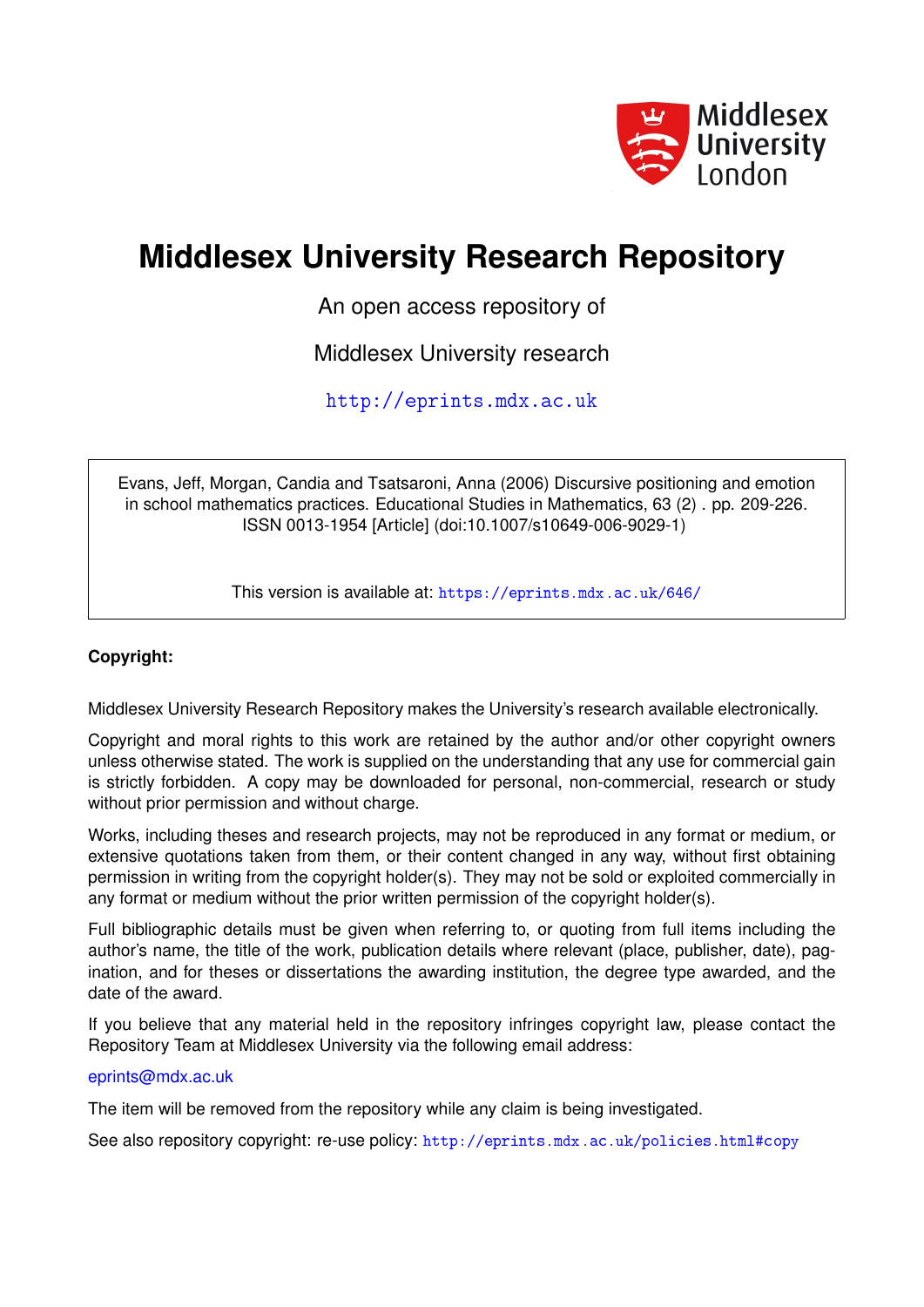In *Educational Studies in Mathematics, Affect in Mathematics Education: Exploring Theoretical Frameworks, A PME Special Issue* (Guest Editors: Jeff Evans, Markku S. Hannula, Rosetta Zan, and Laurinda C. Brown), *63*, 2, October 2006

### **Discursive Positioning and Emotion in School Mathematics Practices**

Jeff Evans Middlesex University London, UK

Middlesex University The Burroughs London NW4 4BT United Kingdom Tel: +44 20 8411 5490 Fax: +44 20 8202 1539 Email: J.Evans@mdx.ac.uk

Candia Morgan Institute of Education University of London London, UK

Anna Tsatsaroni University of the Peloponnesse Corinth, Greece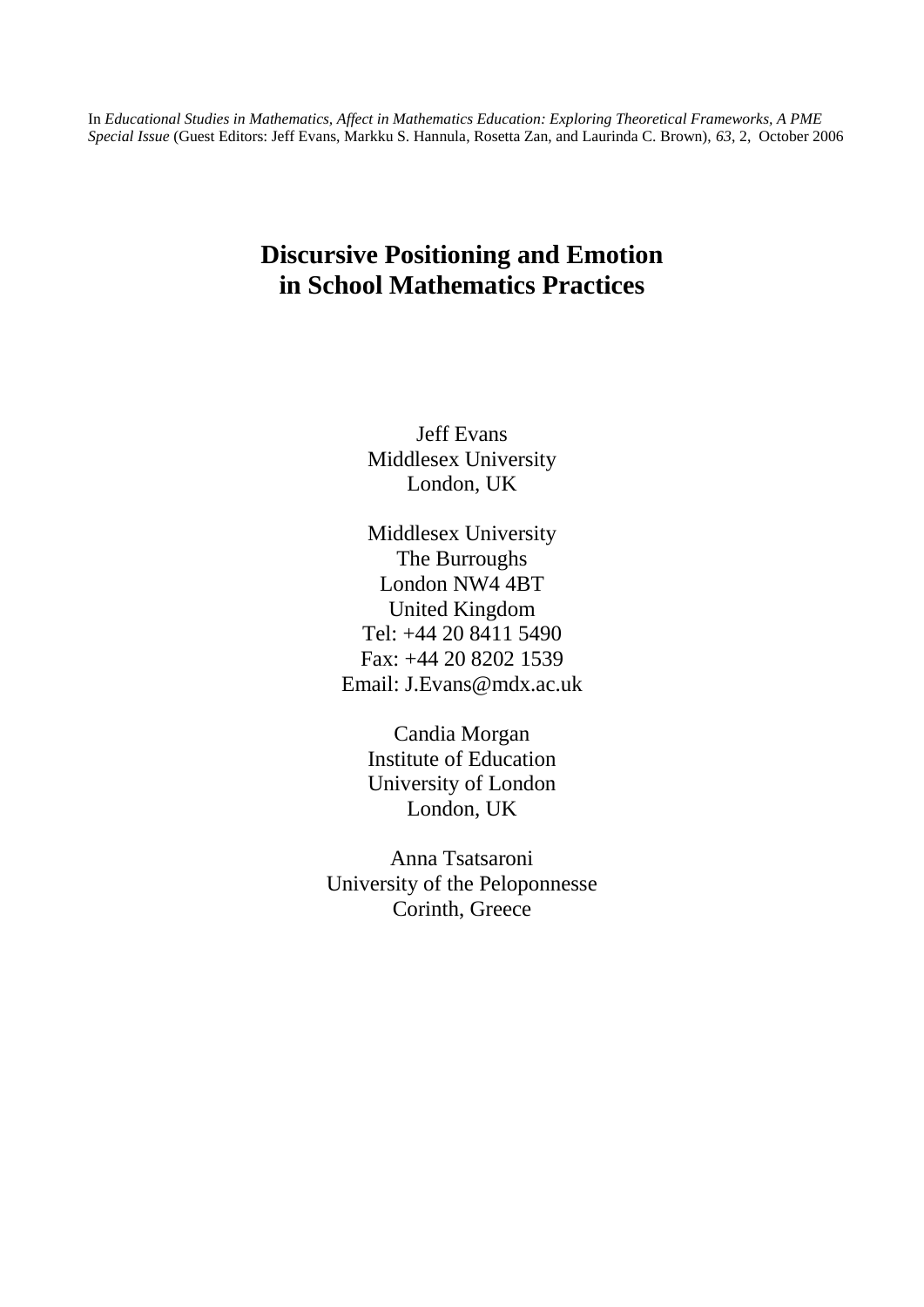# **DISCURSIVE POSITIONING AND EMOTION IN SCHOOL MATHEMATICS PRACTICES**

Our approach to emotion in school mathematics draws on social semiotics, pedagogic discourse theory and psychoanalysis. Emotions are considered as socially organised and shaped by power relations; we portray emotion as a charge (of energy) attached to ideas or signifiers. We analyse transcripts from a small group solving problems in mathematics class, and from an individual student. The *structural phase* of analysis identifies positions available to subjects in the specific setting, using Bernstein's sociological approach to pedagogic discourse. The *textual phase* examines the use of language and other signs in interaction and describes the *positionings* taken up by particular pupils. We then focus on indicators of emotion, and find indications of excitement and anxiety, linked to participants' positionings. Finally we consider implications of our approach.

*KEYWORDS: affect, defences, discourse, emotion, metaphor, pedagogic discourse, positioning, practice, problem-solving, psychoanalytic, unconscious*

 $\overline{a}$ 

An earlier version of this paper was produced within the project *Teaching and Learning – Mathematical Thinking*, supported by Portugal's Fundação para Ciência e Tecnologia, grant no. PRAXIS/P/CED/130135/98. Our cooperation with project colleagues, João Filipe Matos, Susana Carreira, Steve Lerman and Madalena Santos, has helped enormously to develop our thinking about this topic (and others).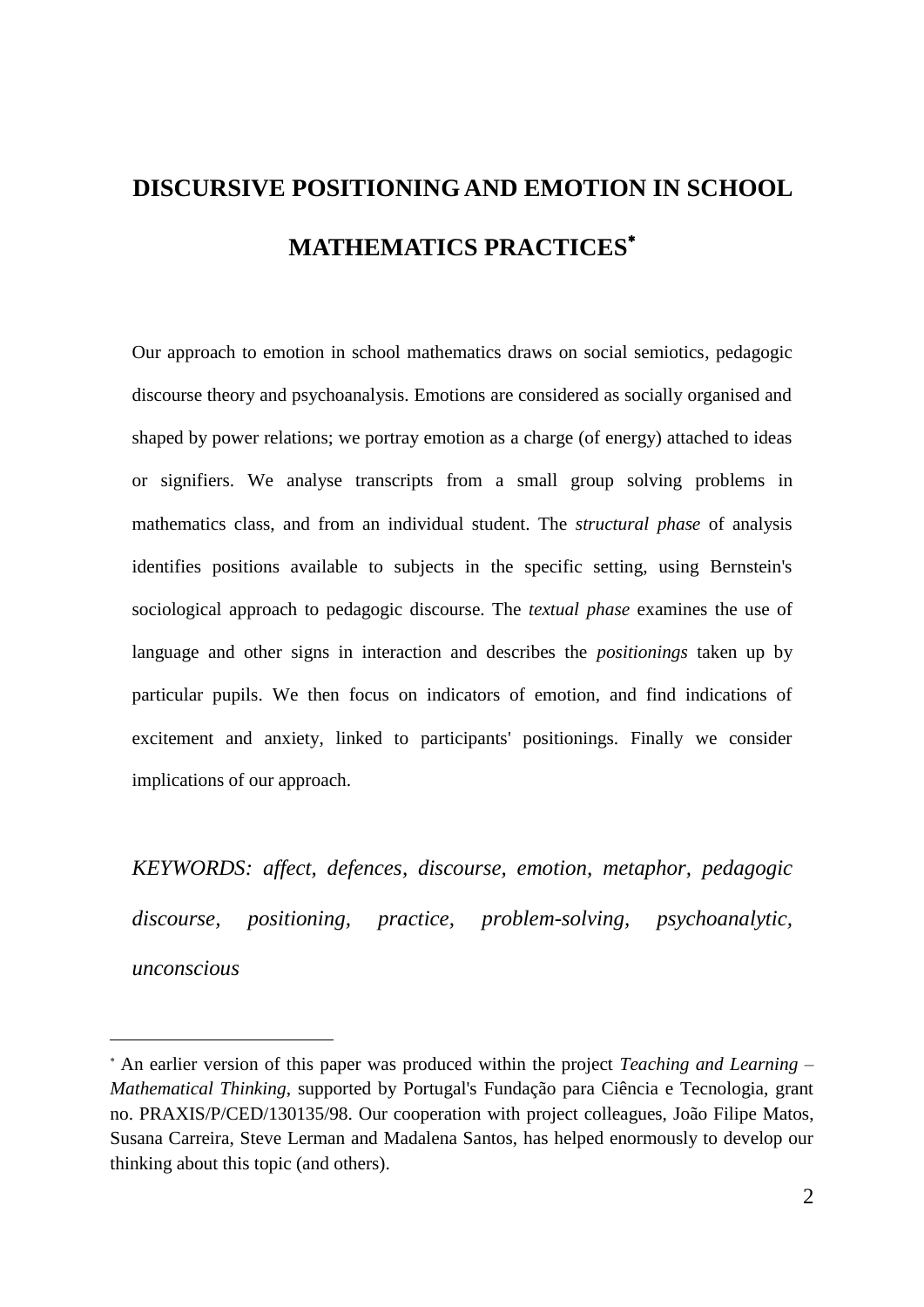#### **1. Introduction**

Our approach is to show that emotions are socially organised phenomena which are constituted in discourse, shaped by relations of power, and implicated in constructing social identity. To avoid individual / social and cognitive / affective dualisms, we adopt an interdisciplinary, critical approach, drawing on discourse theory with sociological, semiotic and psychoanalytic perspectives.

We aim here to discuss the usefulness of this approach for mathematics education research and practice. Section 2 outlines the key concepts in our three perspectives, and how they are brought together in analysing affect and mathematical thinking. Section 3 describes our methodology. Section 4 applies this to a classroom episode. Section 5 discusses its possible use in Frank's case. Finally, Section 6 compares our approach with others in this Special Issue, and assesses the broader relevance of our perspective to mathematics education research, policy and practice.

#### **2. A discursive approach to emotion**

Our approach brings together concepts critical for understanding emotion from education, social science, and psychoanalysis (see Introduction and Evans, 2000), in a context described by Critical Discourse Analysis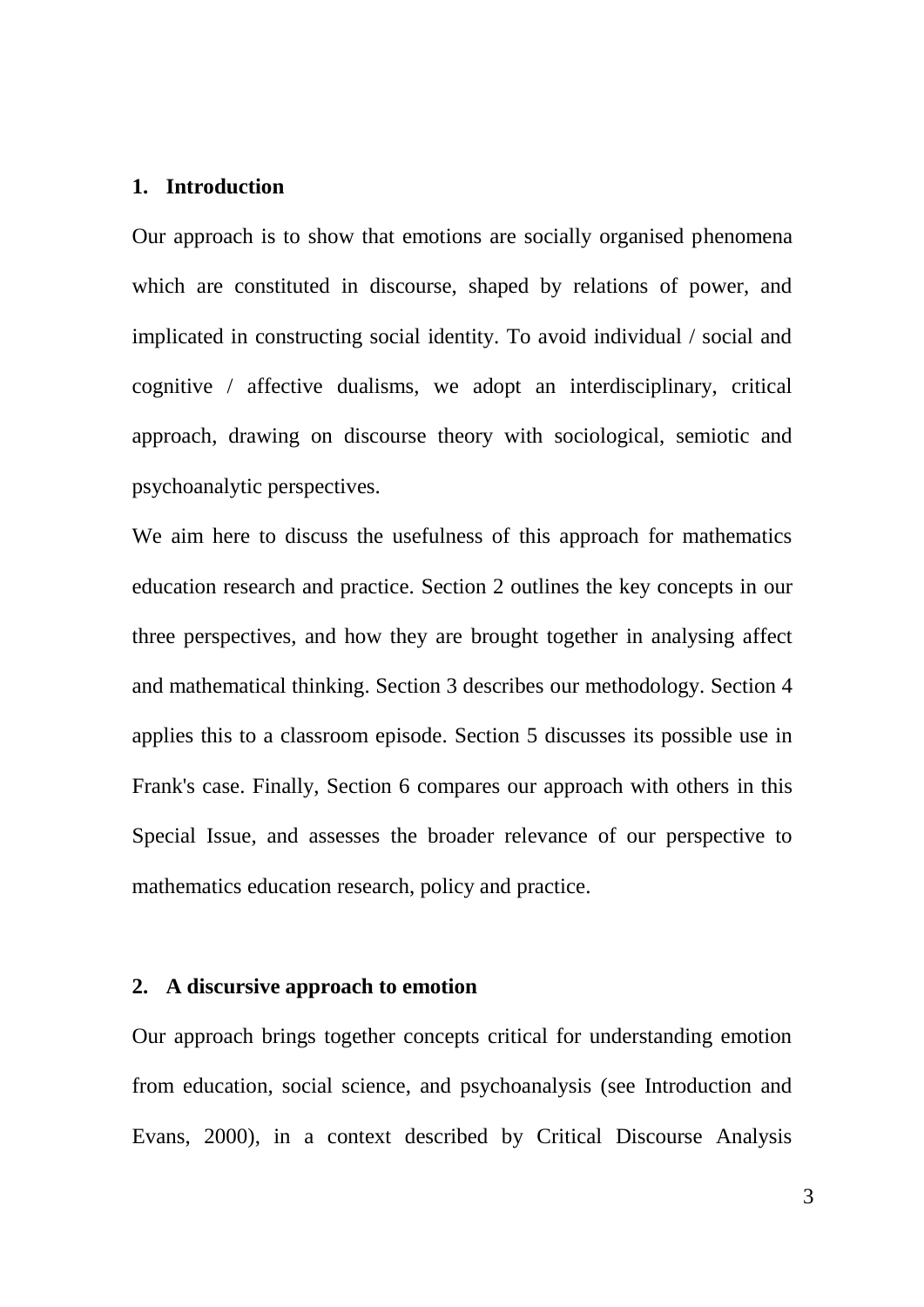(Fairclough, 2003; Morgan, 1998), and made relevant to pedagogic settings (Bernstein, 2000).

#### **2.1 Discourse**

A discourse is a system of signs that organises and regulates specific social and institutional practices; it provides resources for participants to construct meanings and identities, experience emotions, and account for actions. Discourses specify what objects and concepts are significant and what *positions* are available to participants in the practice – the various roles that may be adopted, together with their possibilities for action and relationships with other participants. They also provide standards of evaluation. These form the basis of social relations of power which regulate how the *positionings* of participants come about – how individuals come to *take up* particular discursive positions from those available (Evans, 2000). Positioning is particularly relevant to understanding emotion as it affects how individuals' identities are constructed within a power structure of social relationships. Positioning is not permanent; neither is it completely determined, nor freely chosen: participants are constrained and enabled by their personal histories and the discursive resources available to them. These resources may be drawn from discourses other than those underlying the practice(s) in which they are immediately involved. *Interdiscursivity* (drawing on concepts and values of other discourses) and *intertextuality*

4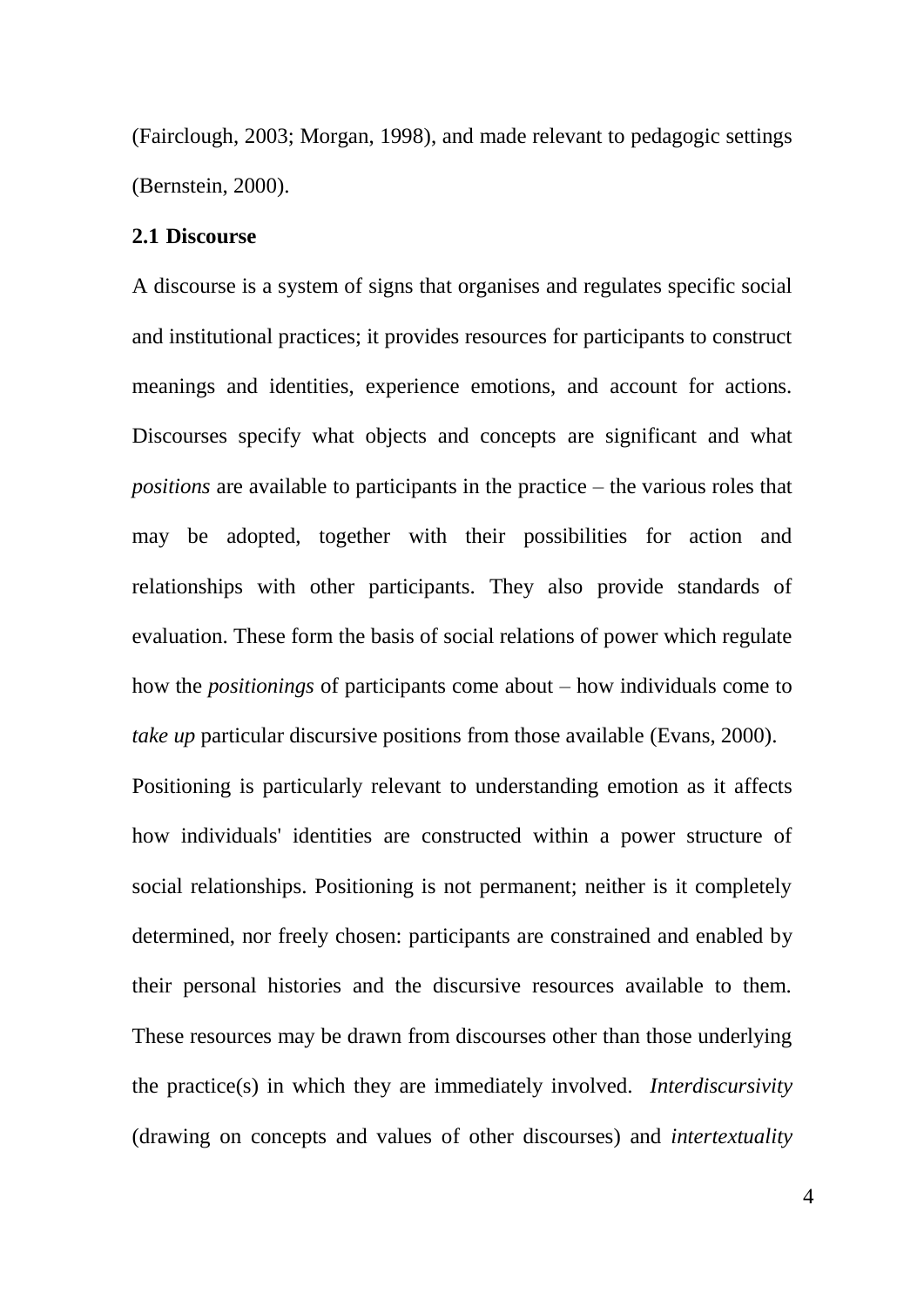(incorporating, even implicitly, signifiers from other texts) are relevant for studying emotion. The conflicts of meanings as different systems of signs interact with one another, substituting for and displacing one another along an unending chain, can mobilise powerful feelings and call "our very identities into question". (Hall, 1997, p. 10).

Discursive psychologists (e.g. Edwards, 1997) conceptualise emotional expression as a means of accounting for actions, seeing emotion as having inter-personal rather than individual origins. In contrast, we locate emotion within social structures, aiming to show how the individual's experience of it emerges from, and is structured by, their participation in discursive practices.

#### **2.2 Emotional experience**

Our conceptualisation of emotional experience draws upon psychoanalytic ideas and post-structuralist theories of discourse (Henriques et al., 1984). We speak of emotion as a 'charge' attached to signifiers (Evans, 2000). This metaphor captures the energy and intensity of emotion, and supports a unified approach to cognition and affect, seeing emotion as 'attached' to (chains of) signifiers representing ideas.

We draw on Lacan's psychoanalytic ideas. *Desire* permeates the workings of language. Much verbal material may be linked with unconscious (repressed) contents, stored as signs "bound to the earliest experiences of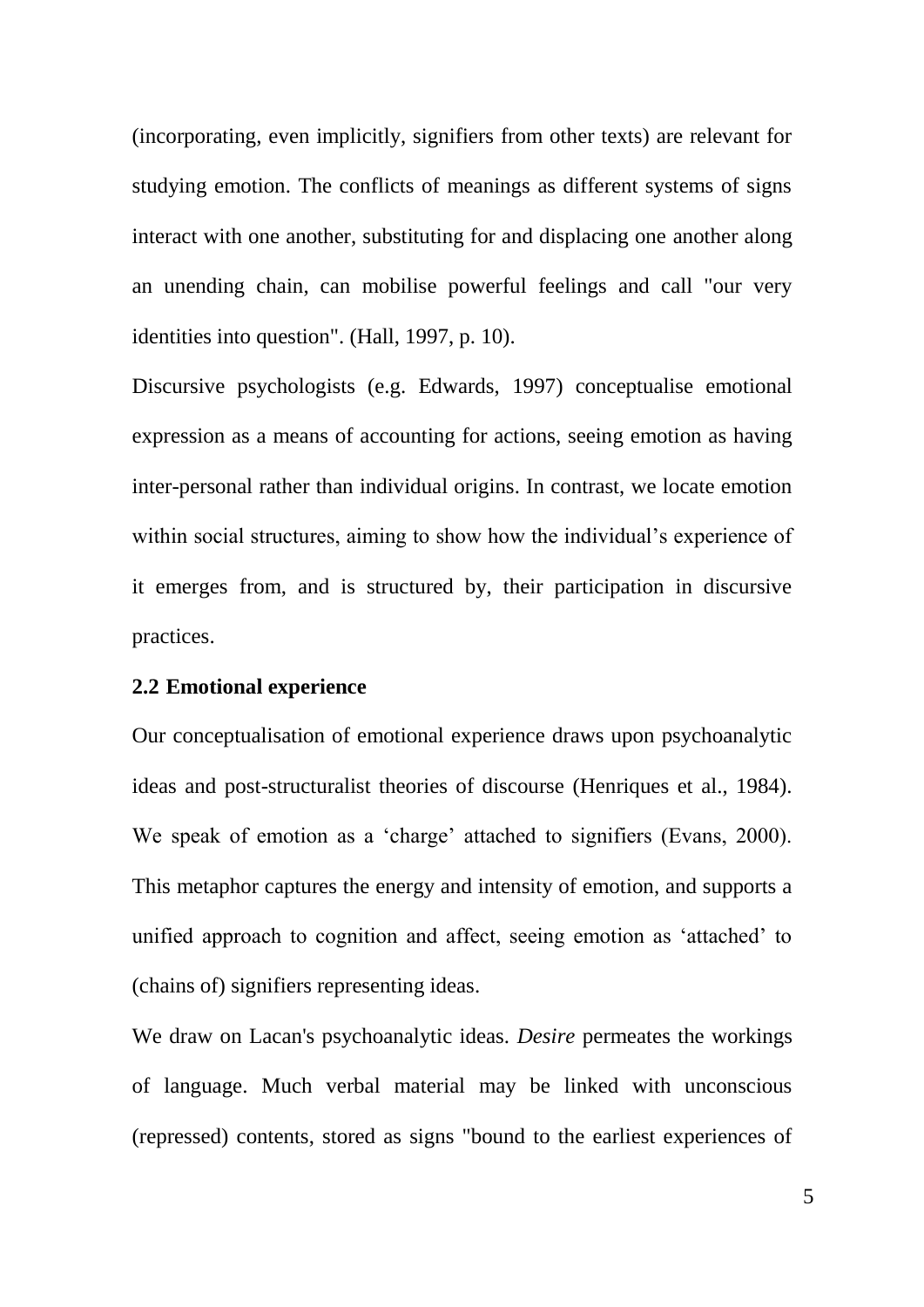satisfaction" (Laplanche and Pontalis, 1973, p.481), and involving transformations and transpositions of ideas, words, images and feelings through mechanisms of *condensation* and *displacement*. Lacan links these with the semiotic processes of *metaphor* and *metonymy*, respectively (1977, p.177). Thus, as condensation occurs when multiple meanings ‗pile up' on a single signifier, so metaphor superimposes signifiers: an adult interviewee ‗Ellen's' idea of being an 'expense', calculable mathematically from a restaurant bill, can be metaphorically linked with the idea of being a burden in a relationship infused with desire, so multiple meanings build up on 'expense' (Evans, 2000).

This emphasis on signification shows how unconscious processes might be implicated in the data used by educational researchers to study emotion, and motivation. However, Lacan's psychoanalytic approach needs supplementing to take account of specific socio-cultural-historical locations (Henriques et al., 1984). An individual's experience of emotion arises from interaction between a personal history of involvement in discursive practices, and present discursive positioning(s) (Evans, 2000). This history is itself structured in ways related to social background, and to forms of pedagogic and other practices in which the individual has participated.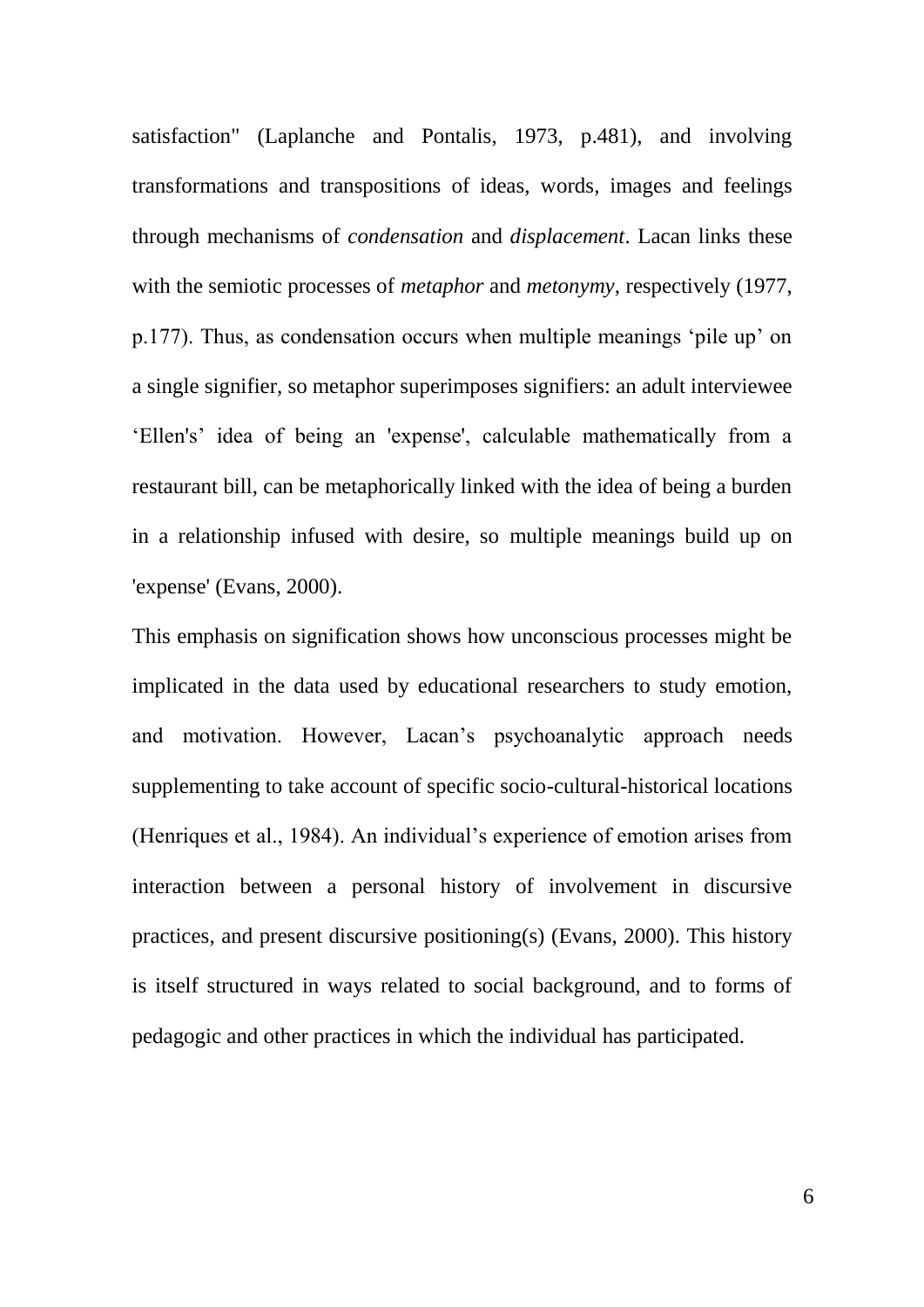#### **2.3 Pedagogic discourse**

We draw on Bernstein's theory of pedagogic discourse, in particular concepts of *classification* and *framing,* to construct systematic descriptions of different practices.

Classification maintains the boundaries between categories, between social groups, discourses (e.g., scientific and everyday) and agents (e.g., researchers and teachers). It thus faces outwards to social order and inwards to order within individuals. The latter involves "a system of psychic defences to maintain the integrity of a category" though these defences are not always effective (Bernstein, 2000, p.7). Where knowledge is weakly classified, the boundary is more permeable, and the discourse more 'vulnerable'.

Classification principles affect students' consciousness through *framing,* the form of control over communication of pedagogic content – including its sequencing, pacing and evaluation criteria, and social relationships. Where framing is strong, the teacher has control over these elements of discourse, and when weak, the learner has 'apparent' control.

Framing matters, since, in classroom contexts, the pedagogic discourse is a major regulator of emotional experience, but other discourses and contingencies of individuals' histories are also important. Unexpected linkages can occur through interdiscursivity and intertextuality, leading to possible flows of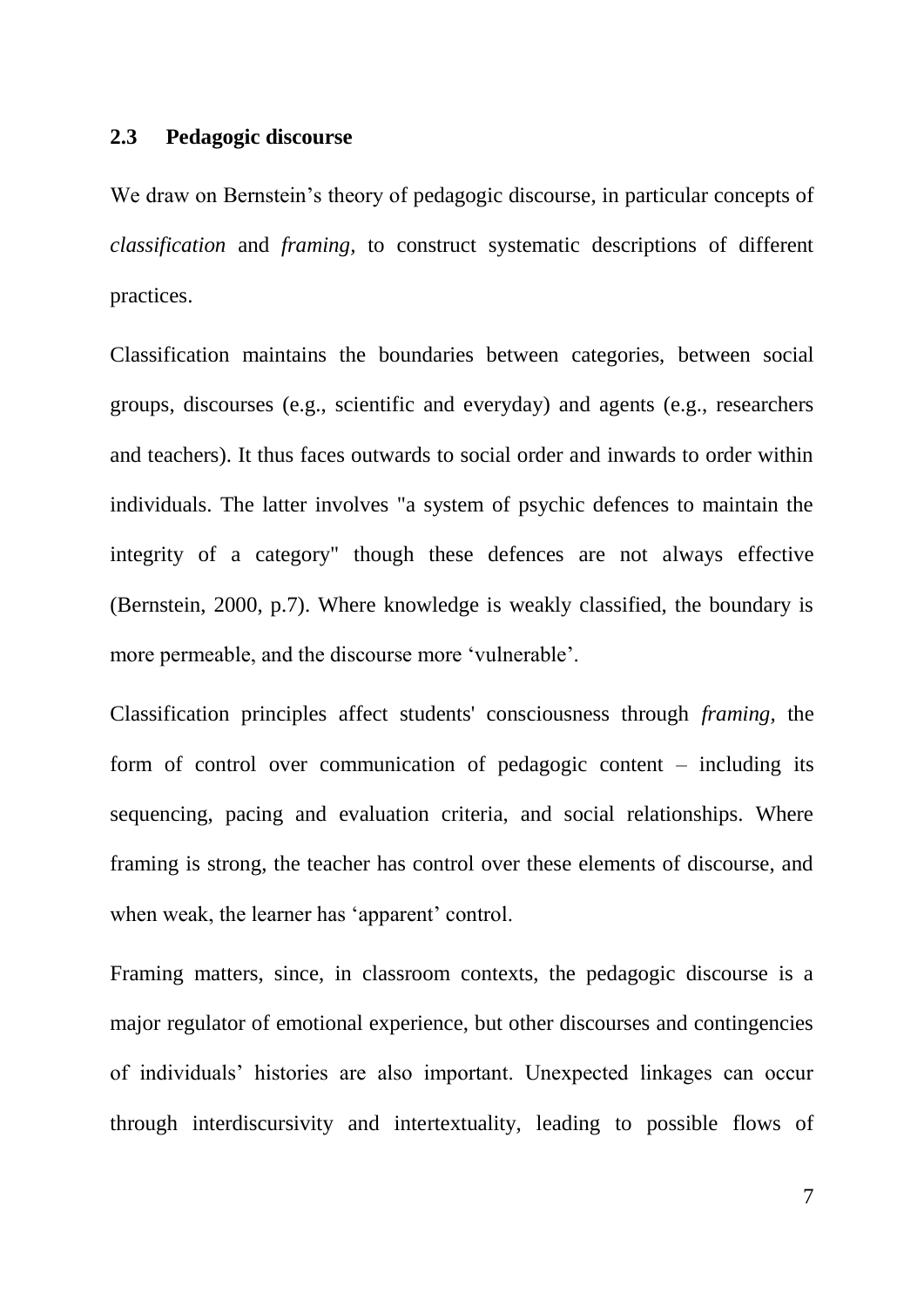meaning and emotion attached to chains of signification. For example, Walkerdine's (1988) discussion of 'more' in school and home discourses (contrasted with 'less' and 'no more' respectively) shows that, while teachers' attempts to link school to home practices and discourses *can* succeed in aiding understanding, they may fail because 'the same' signifier has different relations of signification in the two discursive practices: this gives rise to various possible emotional/cognitive responses. Thus our discursive approach allows exploration of how meanings are socially organised in pedagogic contexts, yet can flow along different signifying chains, for groups or individuals; psychoanalytic insights show how flows of emotional charge might relate to such flows of meaning.

#### **3. Analysis of emotion in classroom practices – methodological tools**

Meaning making occurs in social practices, using language and other semiotic resources. The emotional dimensions of the resulting interaction help to construct and maintain social identity. Thus we focus on fields where school mathematics knowledge is constructed and taught – particularly the classroom. Empirical data is seen as text, the reading of which demands attention to its context(s), entailing a combination of *structural* and *textual* analyses, informing one another. The former seeks to identify the discourses structuring the immediate interaction and the institutional and cultural context – and the forms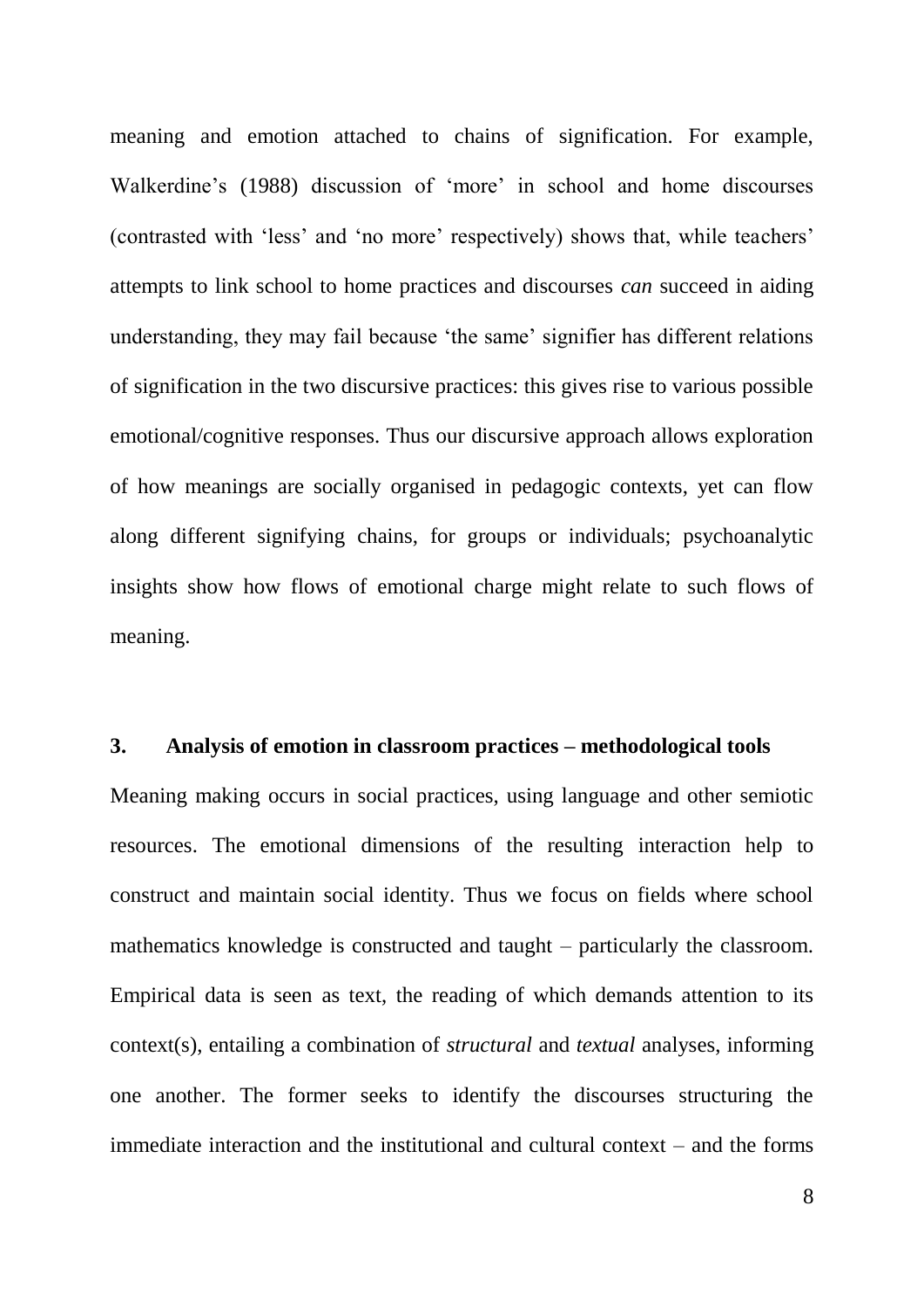of practice and positions *available*. Textual analysis focuses on the exchange of meanings.

#### **3.1 Structural analysis**

Structural analysis describes the pedagogic and other discourses which engage participants. Analysis of the *positions* available within discourses displays the ways of meaning, acting and feeling available for participants. Given positions are associated with differing degrees of *power* in relation to others, and with differing *values* within the discourse. The play of values and power creates spaces within which emotion may arise. Often there is more than one available position for an individual, either within one discourse or several competing discourses. Here, potential for *conflict* between positions may also spawn emotionally charged positions. For example, structural analysis identified conflicting positions for a teacher, as examiner within official assessment discourse and as advocate for the student within an alternative child-centred discourse; this explained her problem (cognitive *and* affective) in assessing students' written work (Morgan, 1996; Morgan *et al.*, 2002).

In educational contexts, the characteristics of pedagogic discourse (see 2.3), indicate important variables for structural analysis.

#### **3.2 Textual analysis**

Structural analysis summarises the positions available, and possible spaces and roles for emotion within a discourse. Textual analysis aims to identify how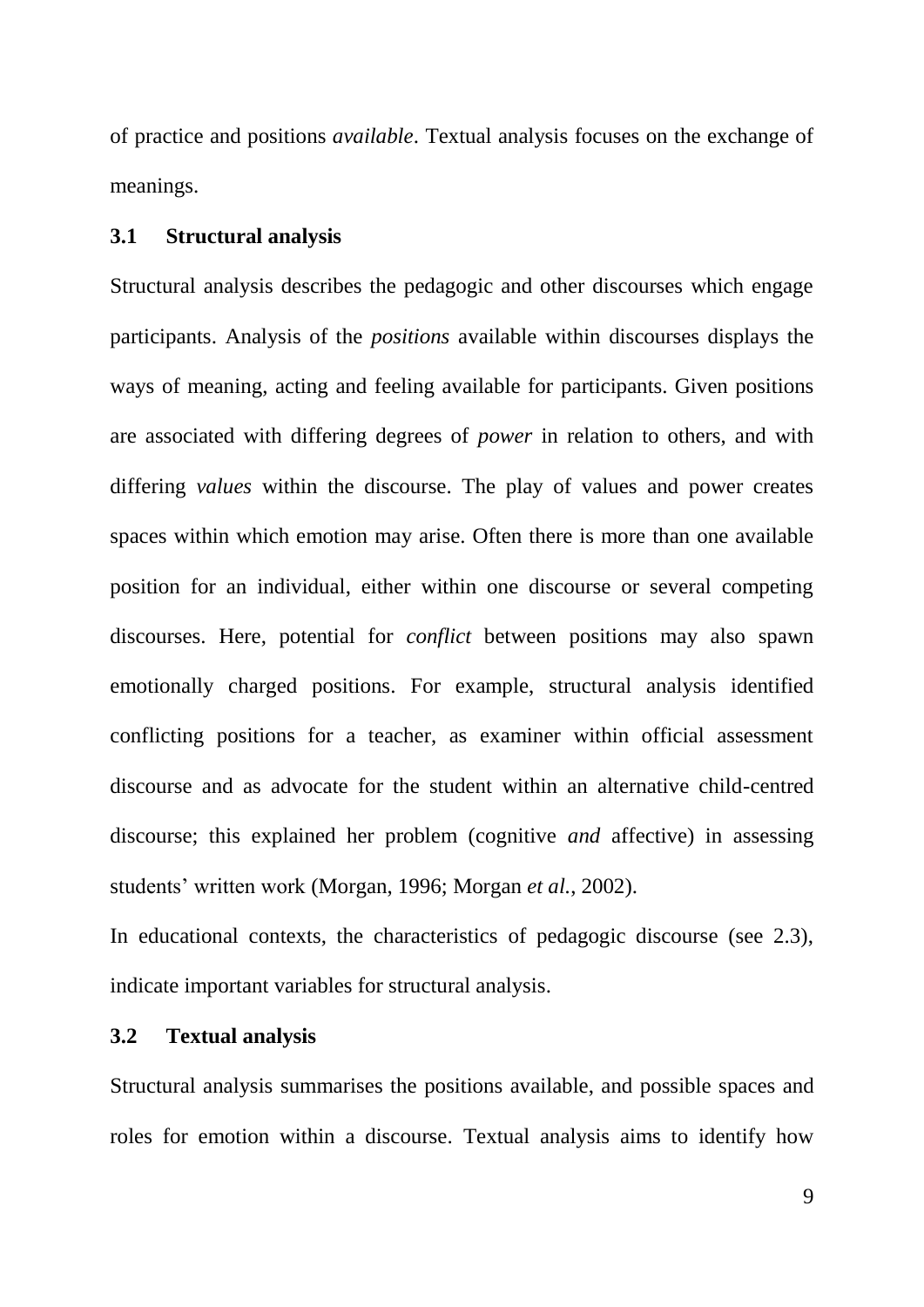positions are occupied, how opportunities arise for emotionally charged meanings, and how emotional expression functions. Here we primarily analyse verbal text, though other semiotic resources may be used.

Our *first stage* focuses on the text itself, identifying *interpersonal aspects* of the text that function to establish participants in particular discursive positions, using tools of functional grammar (Halliday, 1985). We also attend to the 'play of signifiers' in critical incidents, reconstructing chains of signifiers in the text, sensitive to reinforcement or conflict between chains and discourses. Important indicators include:

reference to self and others

- reference to valued statuses, e.g. claiming understanding or correctness
- modality, indicating degrees of un/certainty
- hidden agency (e.g., passive voice) or repetition

 ‗key signifiers', including metaphors, meaningful within more than one discourse and therefore illuminating the play of meanings at the intersection of discourses and subjects' interdiscursive positionings (see Ellen's use of 'expense' above).

The language functions dynamically to *realise* the positions identified structurally. This stage seeks to identify how participants are positioned or seek to position themselves, and how they and their contributions are valued within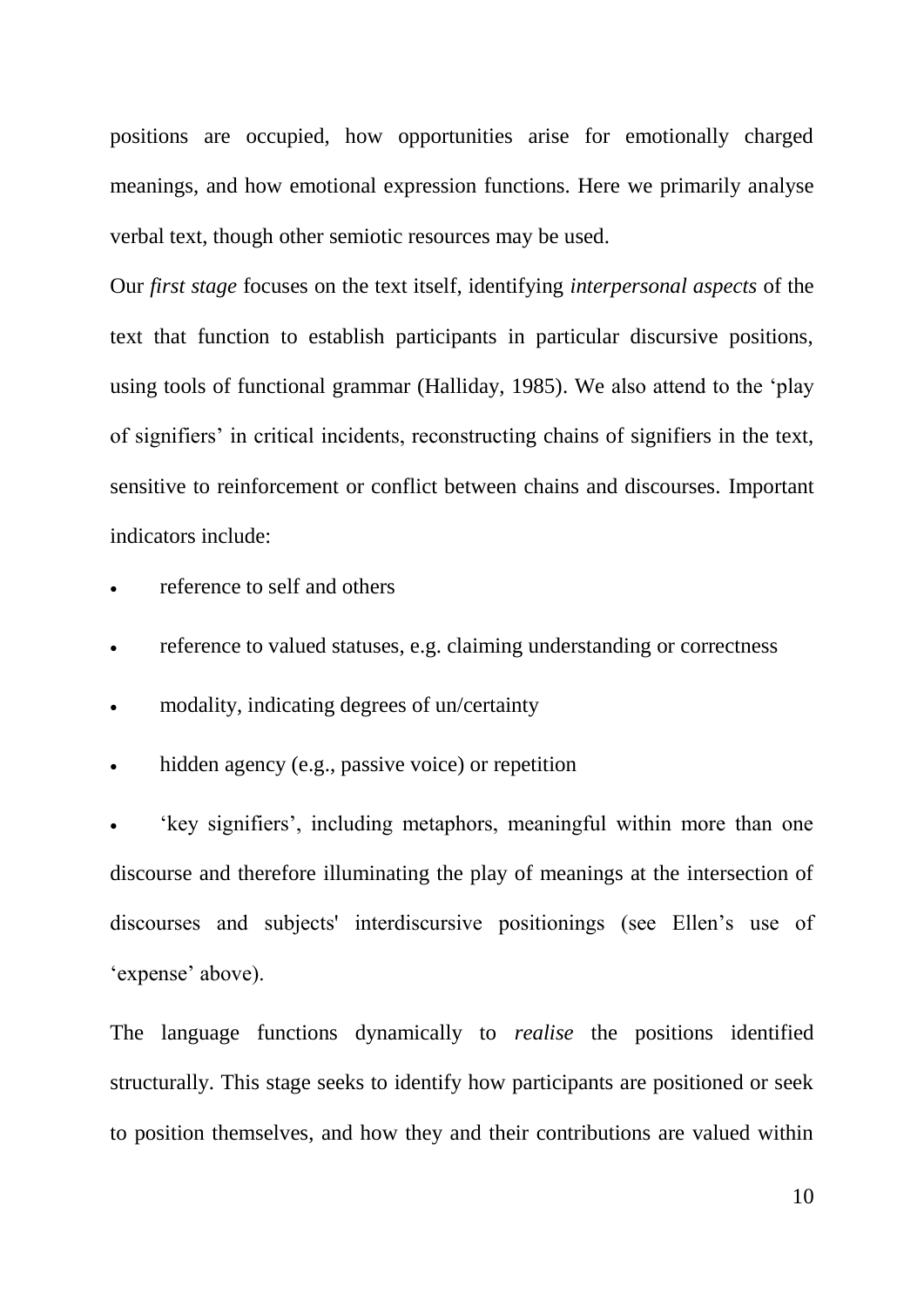the discourse. It thus identifies opportunities for emotions, and their possible linking with certain signifiers, but does not make claims about the presence or nature of participants' emotions.

We therefore need a *second stage of textual analysis*, attending to:

(a) indicators of emotional experience generally understood/used within the (sub)culture :

direct verbal expression, e.g. 'I feel anxious'

 use of particular metaphors, e.g. claiming to be 'coasting' (Evans, 2000, p214)

 emphasis by words, gesture, intonation, or repetition, indicating strong (or chronic) feelings

‗body language', facial expression or blushing.

All but the first indicator involve *exhibiting* emotion, of which participants may not be conscious. *All* require careful interpretation.

(b) indicators for the operation of psychic *defences* against strong emotion, e.g. anxiety, or the 'return' of unconscious *repressed* material (Hunt, 1989; Evans, 2000):

‗Freudian *slips*' or *jokes*. e.g. ‗surprising' errors in problem solving

*denial* (say, of anxiety), e.g. 'protesting too much' about one's confidence in mathematics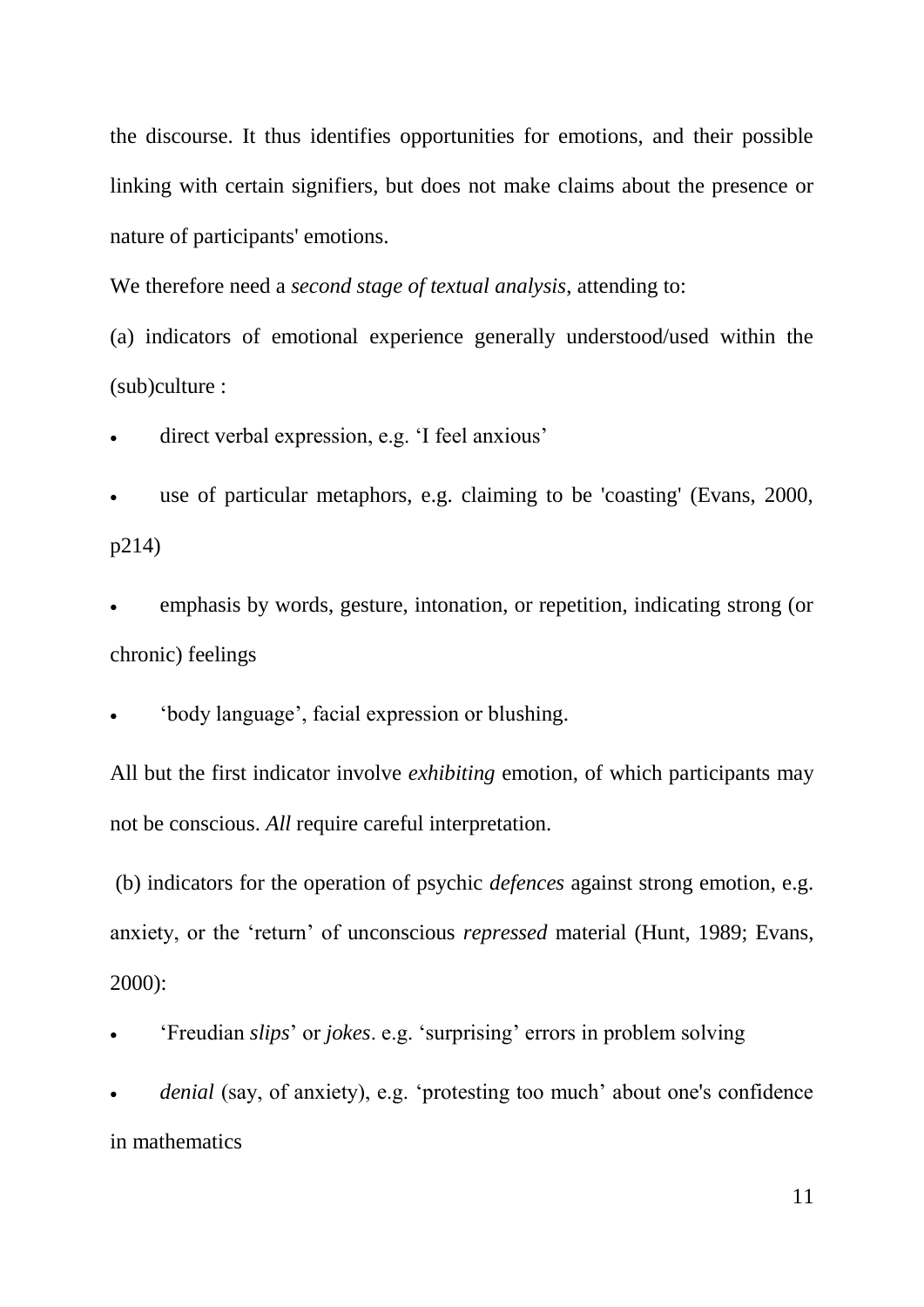- *behaving "strangely"*, e.g. laughing a lot, talking unusually quietly
- *impatience* to get/know the 'right answer'.

Psychoanalytical insights suggest further themes, including:

 *identification,* whereby pupils seek to take on characteristics / behaviours of a favourite teacher or admired classmate

*resistance* to authority figures, or to authoritative peers.

#### **4. Illustrative Analysis**

The episode analysed involves three boys, Filipe, Mário and Tiago, working together on a mathematical task, within an  $8<sup>th</sup>$  grade Mathematics class in Lisbon, Portugal. The data include a transcript of one episode, plus the original researcher's description of its context, the classroom, and the national education system.<sup>1</sup>

#### **4.1 Structural analysis**

Drawing on relevant documents, here the original researcher's notes, we identify significant concepts and values, and positions available to students in this classroom.

In Portugal at the time, students might fail and have to repeat the year. This official policy creates positions of *failing student* and *"normal" student.* The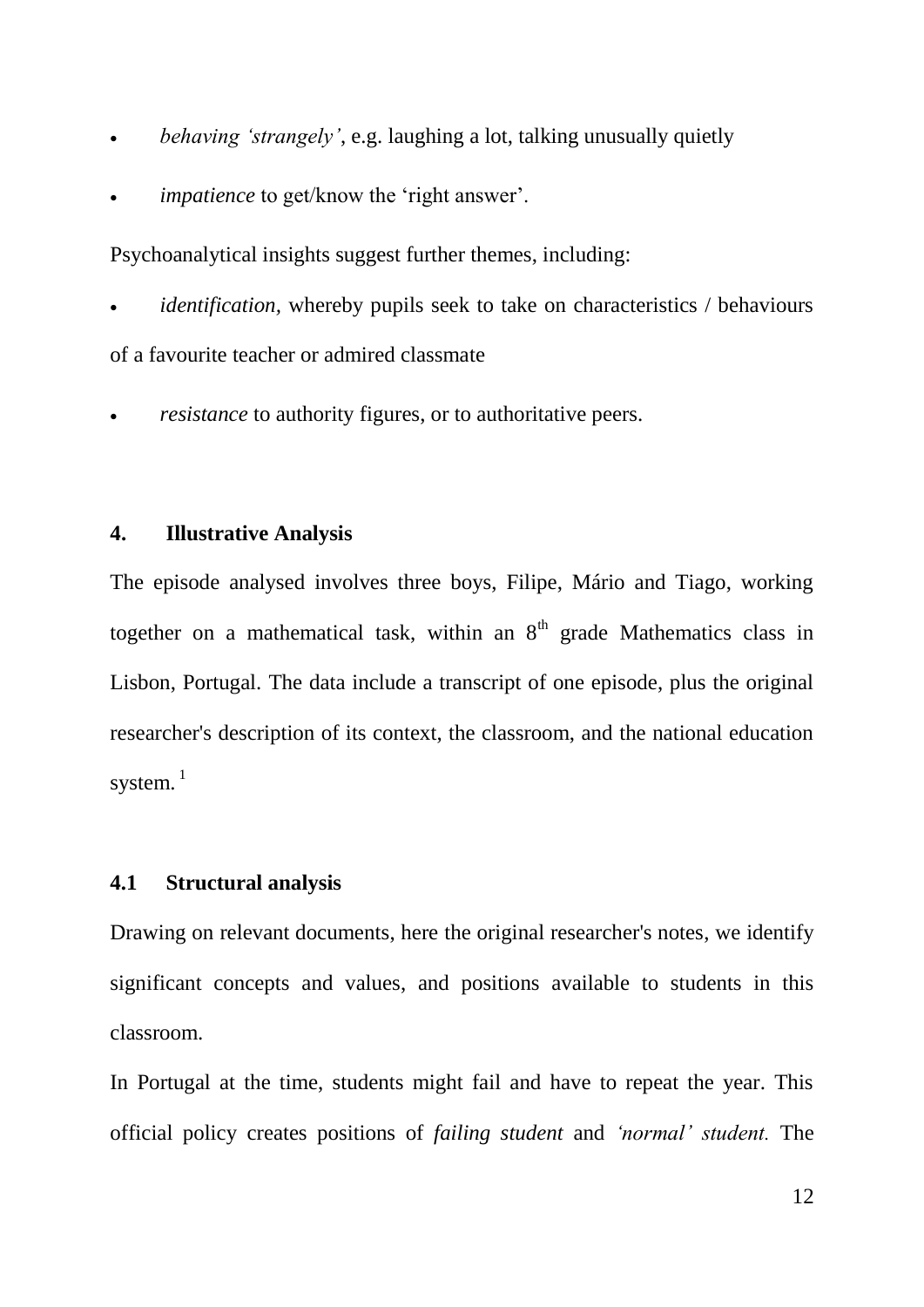technology of marks further creates a visible structure for comparing and valuing students.

But evaluation can be carried out *by different participants*. Besides the teachers, the students are said to evaluate each other as 'good' or 'rather weak' – but apparently using different criteria. Criteria reflect the mathematical or everyday discourses drawn upon, valuing different aspects of mathematical performance – or valuing the person instead.

Further, *classrooms differ*: in this one, students "spontaneously and frequently checked their solutions among themselves, not depending on the teacher's evaluation". This suggests, alongside the official pedagogic discourse, a local ‗progressive' form.

Thus the positions made available by these two pedagogic discourses in this classroom include:

*evaluator* and *evaluated*. Evaluating, especially of other people, is an essentially powerful action. This raises the question of how the power to evaluate is distributed across participants.

In the local pedagogy, 'helping' and co-operation among students are encouraged and valued. This creates further possible positions:

*helper* and *seeker of help*. Moving around the classroom to seek help is legitimate, though it is not clear how much it is actually valued.

13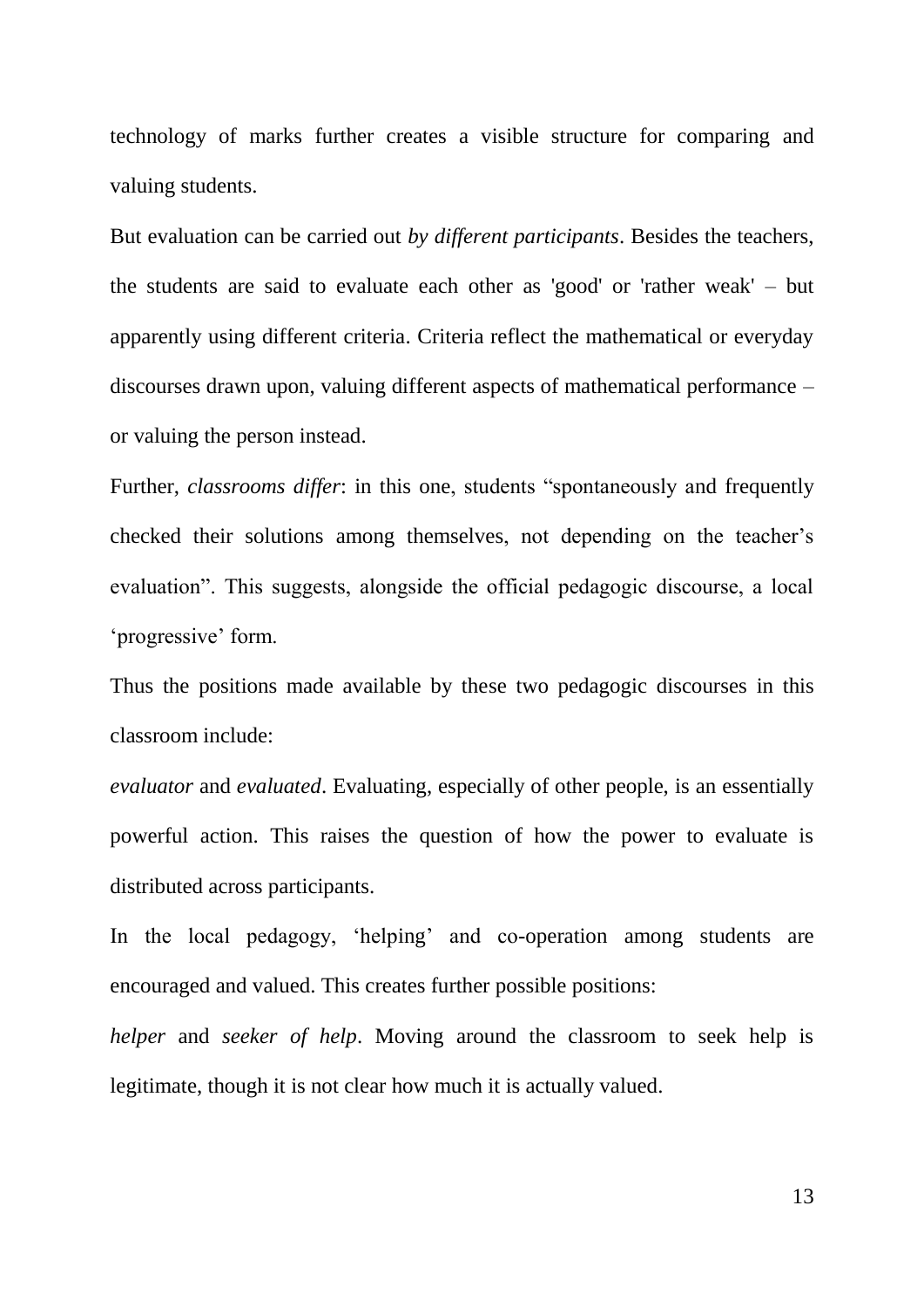*collaborator* and *solitary worker*. While the local pedagogic discourse encourages collaboration, the official discourse values individual work: a possible source of conflict for particular students.

*leader and follower* Normally the teacher initiates and directs activities. During group work, however, students can bid for a *leader's* position within their group. We assume an associated, less powerful, *follower* position.

*insider* and *outsider*. These positions are inferred from the information that Tiago and Filipe consider Mário as "a little bit rejected" by his peers. These positions are likely associated with discourses originating outside the classroom. We now use these empirically derived positions to construct a theoretical characterisation of the form of practice, using Bernstein (2000).

In the 'traditional' official discourse, the position of *evaluator* is dominant, and strongly classified relative to the *evaluated*. Strong framing further differentiates *leader* and *follower*.

In the 'progressive' classroom, the position of *evaluator* is downplayed or weakened. *Evaluator* and *evaluated* appear as equally valid positions in the instructional aspects of discourse, as do *leader* and *follower*, because control over sequencing rules and evaluation criteria also remain implicit. Both classification and framing are weak, making the hierarchical nature of the transmitter-acquirer relationship implicit.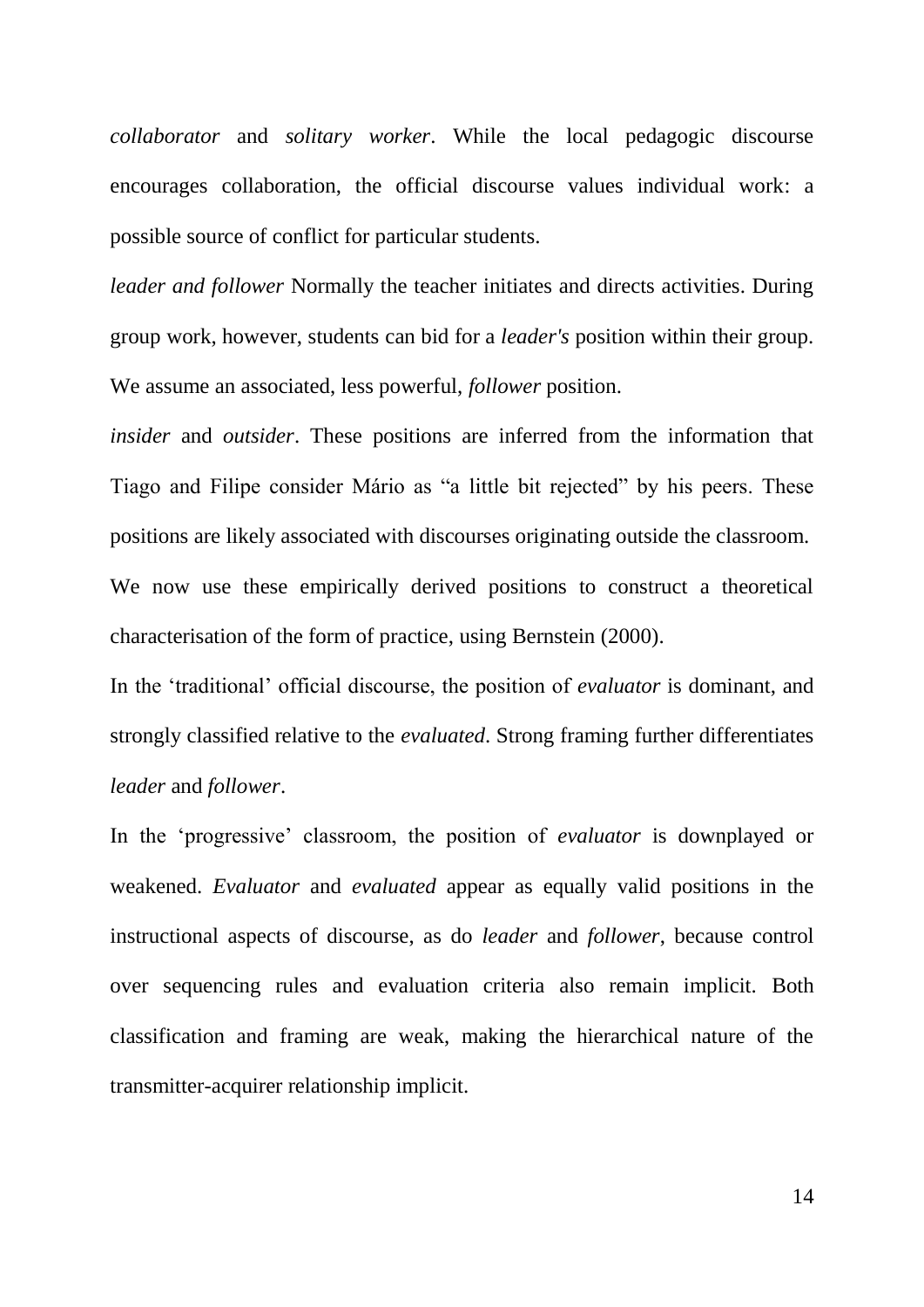However, some regulative aspects of the discourse are more explicit, stressing co-operation and sharing. This creates a division of labour between *helper* and *seeker of help*, apparently equally valued (though not equally powerful). Similarly, social relations between pupils are framed by explicit valuing of *collaboration*, creating a division between *collaborator* and *solitary worker*.

Thus the positions described derive from the specific nature of pedagogic discourse. Contradictory subject positions create potential for conflict, and the experiencing of emotions. These may be precipitated by:

 discrepancies between the implicit values of the instructional discourse and the explicit privileging of certain behaviours by the regulative discourse

 discrepancy between the valuing of collaboration by the local pedagogy and the valuing of solitary work by the official discourse

 discrepancies between teacher and student evaluations, based on differing resources and criteria, suggesting likely differences in positioning of individual students.

#### **4.2 Textual analysis**

We now turn to analysis of the transcript of two minutes of video recording of the three boys working on a task introduced by the teacher, with annotations (in italics) drawing upon the video record including (limited) indications of visible non-verbal activity. It is an extract from a longer episode during which the students address the following problem:

15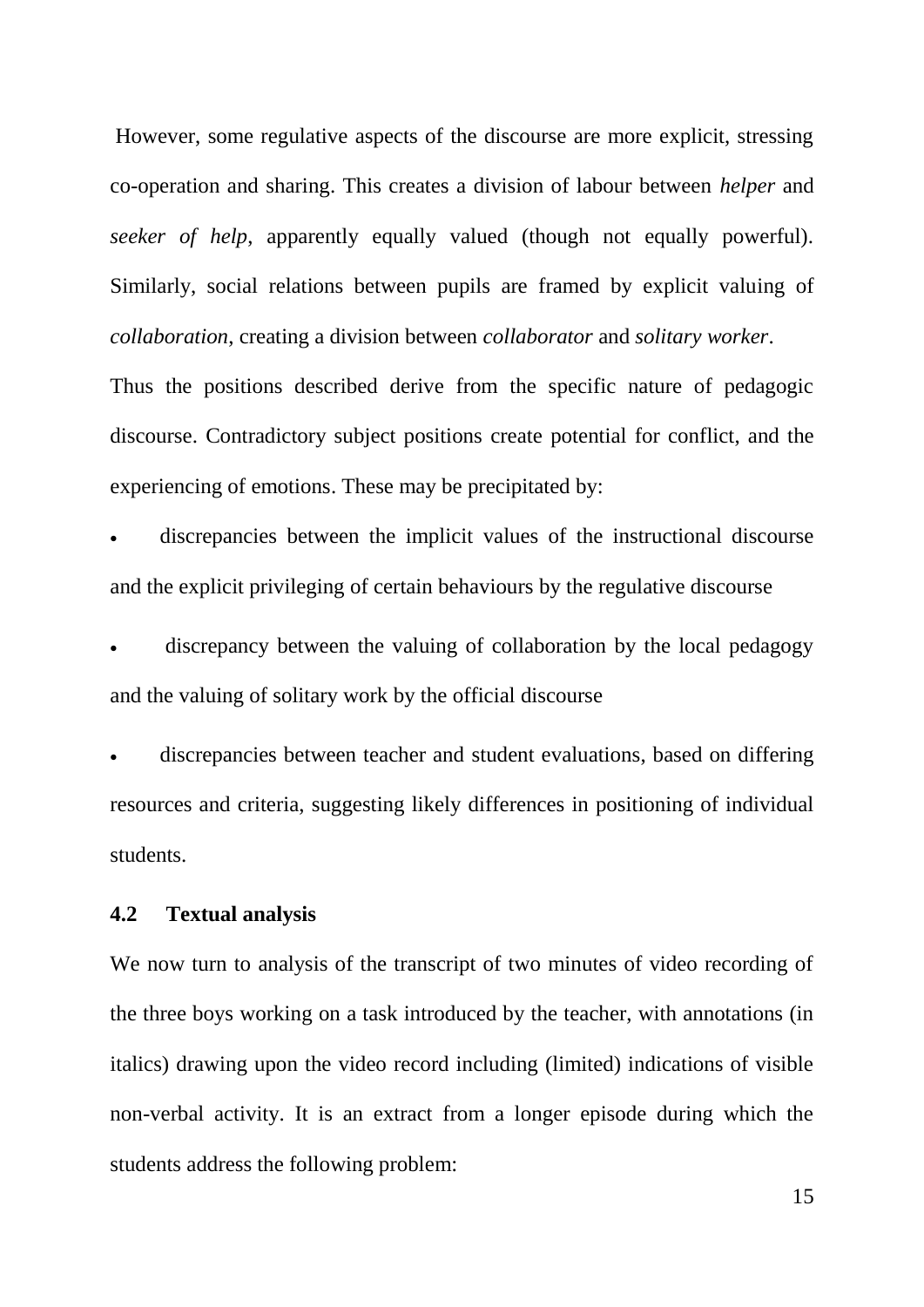*Mr. Antonio's lawn is shaped like a rectangular trapezium: the bases are 16 and 24 metres long and the height (PL) is 10 metres. […] (see Figure 1). […] To water the lawn, Mr Antonio has two water 'sprinklers', one next to P, and one beside E. […] How far must the sprinklers throw the water to irrigate the whole lawn?* 

#### --- INSERT FIGURE 1 HERE ---

The 'realistic' context of the problem may have influenced the discourses drawn upon by the boys, relating in particular to their choice to use measurement rather than (Pythagorean) calculation and to the meanings derived from everyday discourses which infuse their interactions.

As this extract starts, the boys have been using measurement to answer an earlier part of the problem. Filipe, finishing first, made a strong claim to authority through knowledge and a position as *evaluator* by stating that this was "simple", then claimed the position of *leader* by moving on to the part of the problem stated above. We present the extract in five phases, interspersed with our analysis, identifying (1) the pupils' positionings and (2) indications of emotion (in bold).

#### *45-47 - Definitions of the problem*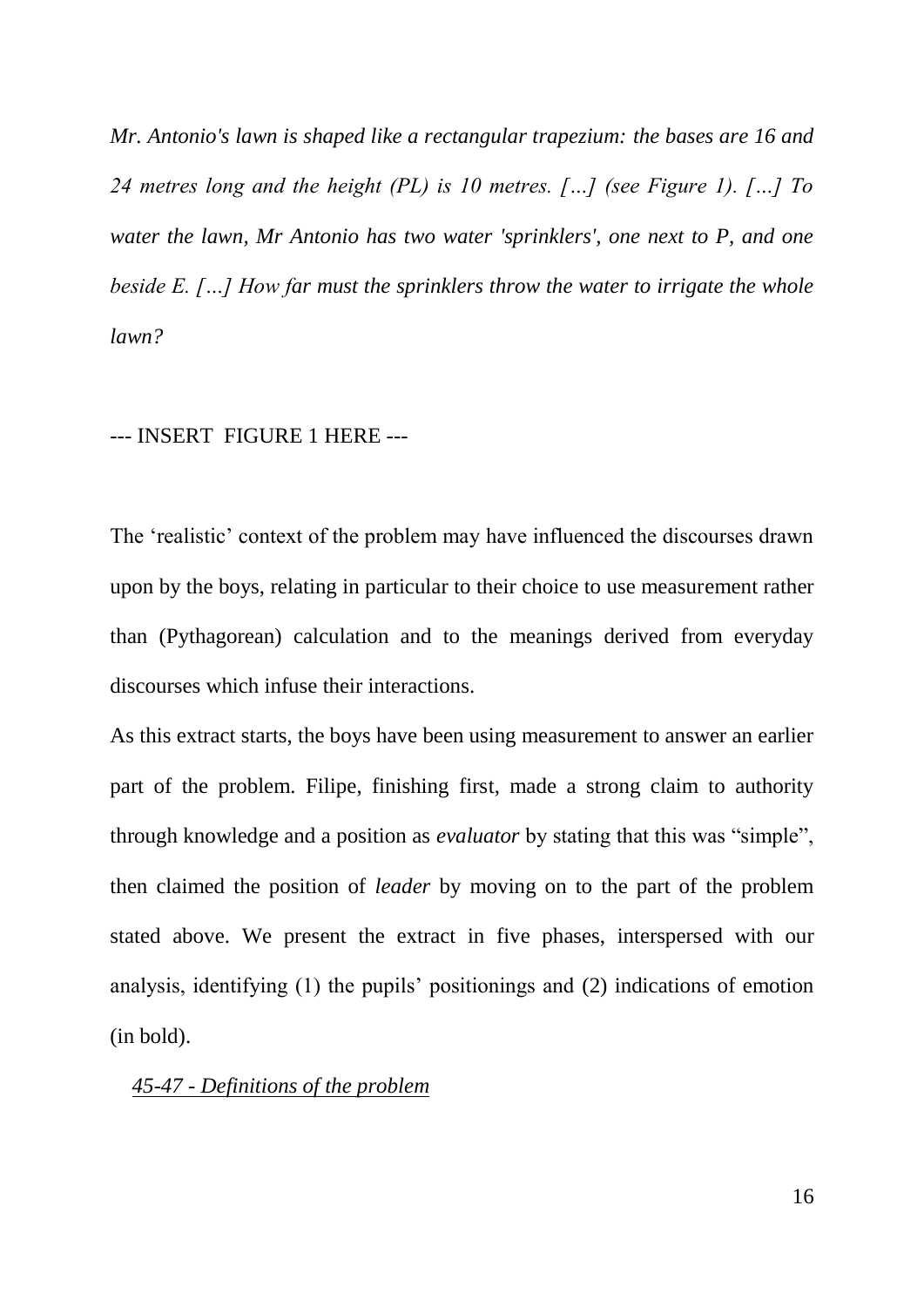- (45) Tiago 13 meters it's enough. *[An answer apparently taken from measuring his drawing.]*
- (46) Filipe No... OK... what distance should the taps be... they should throw the... the taps should throw the water to irrigate all the field? *[Filipe reads with some hesitation. There are some attempts from Mário and Tiago to clarify.]*

 $(47)$  Tiago – Ah!... in the middle is enough, I think.

T's initial statement (45) with its positive modality can be seen as a claim to authority through knowledge (*evaluator* position), which may be challenged by F's evaluative "no"  $(46)$  and further attempt to direct activity. A review of the video suggests F's "no" may be in response to M's interjection – though it is not clear how T understands it. It is worth noting that T's evaluation and later evaluations by F use criteria related to the mathematical problem, in contrast with M's later evaluations (see below and section 6).

**F"s body seems to stiffen at this point, suggesting resistance or fear/anxiety, possibly in response to T"s claim.**

The attempts by M and T to intervene as F re-reads the question may be collaborative or may be resistance to F's claim to *leader* positioning.

T's adjusted claim (47) has lower modality ("I think"), suggesting that he is deferring to F's challenge. Alternatively, his use of the first person may indicate withdrawal from the group, positioning himself as a *solitary worker*. T's positioning here, and at several other points, is ambiguous.

**This may indicate T"s feelings of isolation. However, he appears cool with no overt indicators of emotion.**

#### *48-52 – Doing*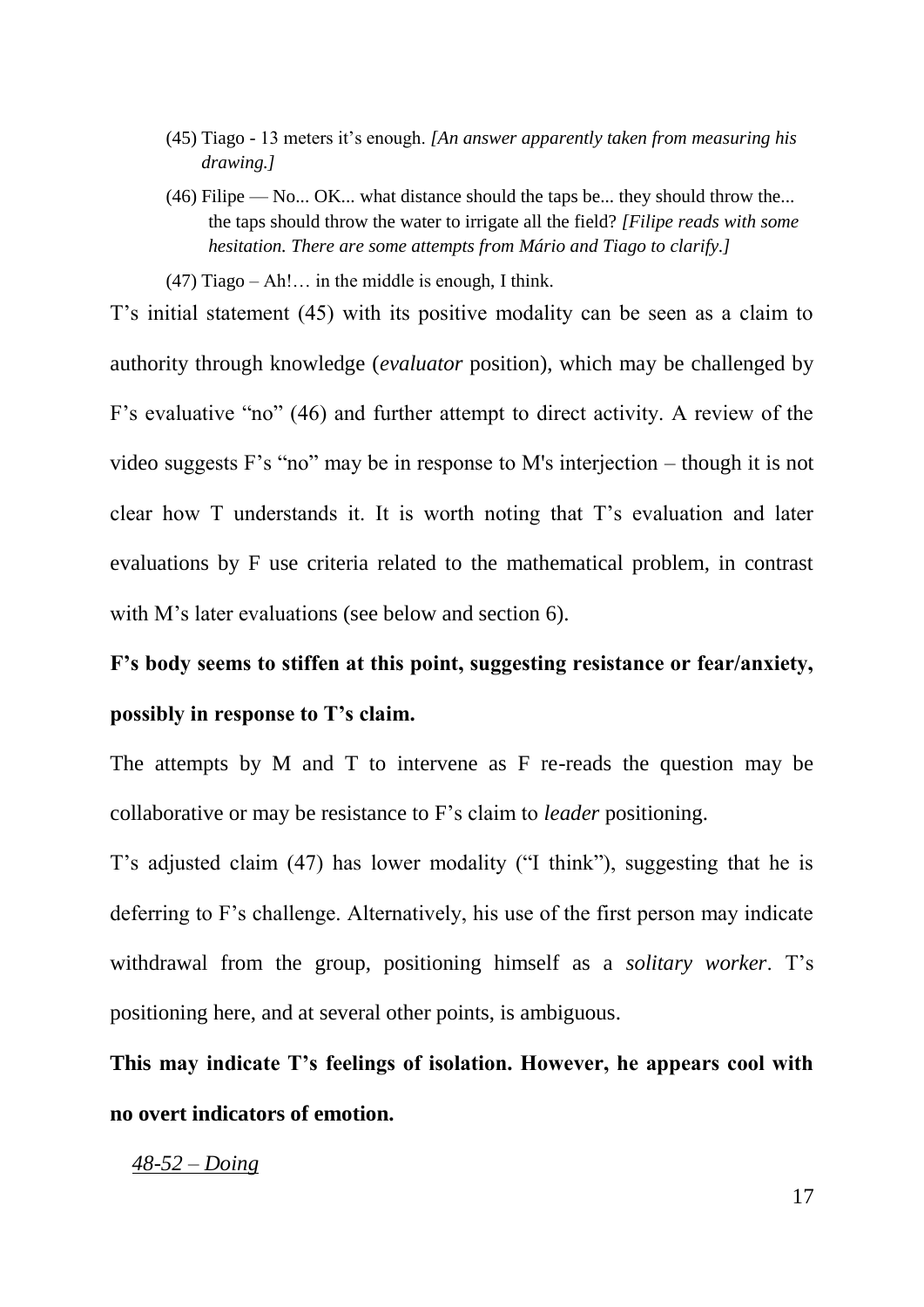$(48)$  Filipe – Let's see

*They turn to their notebooks. Mário with compass, Tiago with ruler, Filipe watching until Mário gives him the compass.*

(49) Filipe - So we now do it like this, with the compass, enlarge it...

*Filipe puts the point of the compass on one of the dots and experiments until he is satisfied with the result.*

- (50) Mário And there?
- (51) Filipe We do like this… Easy, I have done it minding that piece over there…
- (52) Mário Ah… *[agreeing - or confirming understanding]*

F's use of imperatives and normative statements of what "we" do again indicate

his position as leader, while M adopts the complementary position of follower.

#### **At the same time, M"s "agreement" suggests a desire for inclusion.**

*53 – Challenge*

(53) Tiago – But it doesn't get there *[Tiago refers to his own drawing, then looks again to Filipe]* So, where does it have to throw? Ah… they are two!… Now I know… *[He returns to his drawing]*

*Filipe is drawing. Mário observes attentively, bent over the table, with similar posture to Filipe and Tiago.*

T again claims an *evaluator* position and appears to challenge F's direction with his initial "but". However, he does not follow this up, again withdrawing from collaboration, focusing on his own knowledge "Now I know".

**T's "I know" may be an indicator of isolation again, or may be another** 

#### **instance of "protesting too much", a defence against anxiety.**

*54-58 – Solution claim and evaluation*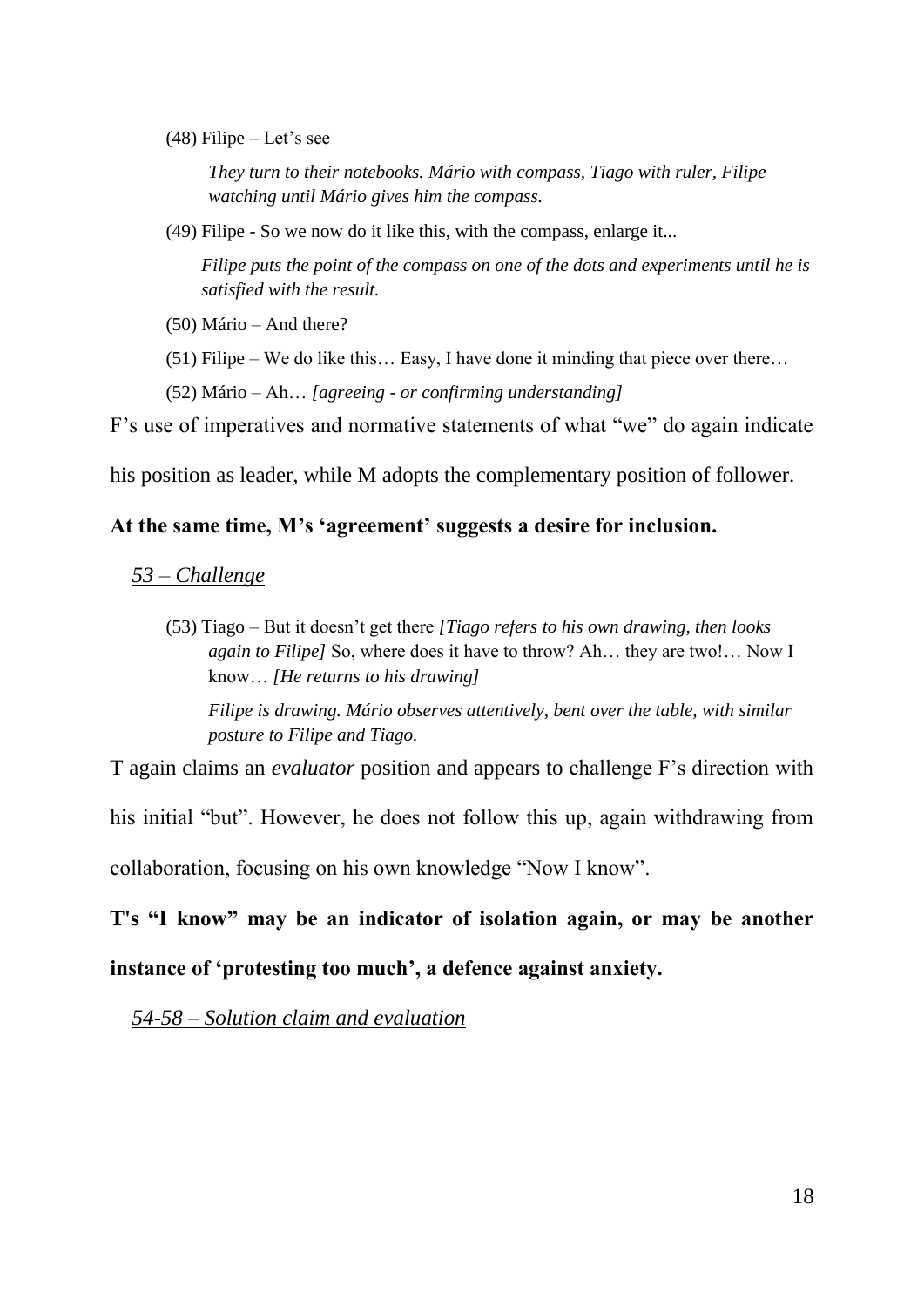- (54) Filipe Quite right! [Certinho! *subsequent discussion suggests "Bang on!" as an appropriate colloquial English translation*]
- (55) Mário That's it! [É mesmo!] *[Mário turns his gaze towards Filipe"s eyes for a moment, then returns to his drawing]*
- (56) Mário Quite right! [Certinho!] Fantastic! *[Mário turns his gaze again to Filipe, smiles, touches Filipe briefly on his shoulder]*
- (57) Mário You know! *[said almost privately to Filipe]*
- (58) Filipe No, it's a question of doing here to irrigate there for sure, then you try there and, if needed you enlarge it a little *[turning his gaze to Mário"s eyes].*

*Mário is listening to Filipe"s explanation, his eyes in contact with Filipe"s. He "says" yes with his eyes, nods, opens and closes his legs in a movement suggesting satisfaction.*

Both F and M make positive evaluations of F's solution. However, both form and function of these evaluations differ, giving rise to different positionings. F initiates the evaluation and at (58) provides explicit criteria, establishing himself as evaluator in control of the knowledge. M, in contrast, echoes F's evaluation without indicating criteria, attributing the knowledge explicitly to F (57), evaluating the person rather than the mathematics. His statements serve to reinforce F's powerful position rather than claim his own right to evaluate. Further, M's verbal and body language, suggesting a subordinate position, indicates both acknowledgement of the other's superiority and positioning as a ‗fan' (within a youth culture which helps to link members of a group together). This positioning within an everyday discourse also makes available resources from other social discourses and associated feelings.

**Here we have evidence of emotion – excitement, indicated by intonation (coded by exclamation marks in turns 54-57), F speaking faster, M"s**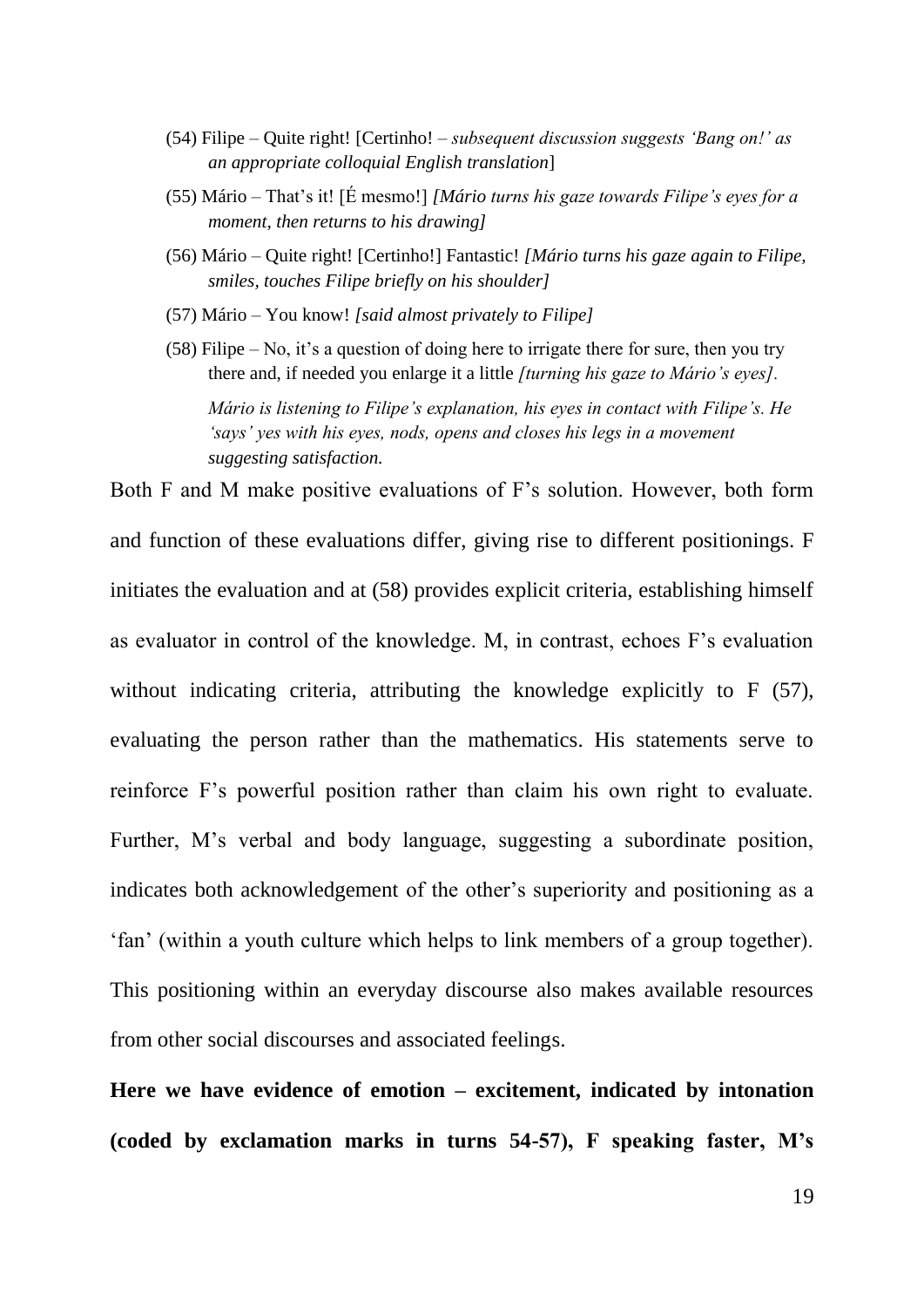**repetition of "Certinho!" (56), and his body language (touching F"s shoulder, making eye contact, gleeful wiggling of legs). This excitement may be generated merely by the successful solution of the problem. However, there may also be a** *transfer* **of excitement (Evans, 2000) from youth cultures. Mário might** *also* **be feeling delight at being** *included* **in the shared pleasure. We might call this a process of M's** *identification* **with the group, and with F in particular.**

#### *59-63 – Challenge and justification*

- (59) Tiago *[Leaves his drawing and looks at Filipe"s.]* So how did you do it?
- (60) Filipe I measured from there to there to irrigate for sure this piece over here...
- (61) Tiago Yes...
- (62) Filipe -Then I looked here and here and it fitted rightly. *[To Tiago pointing at the places "here and here" which seem to be the radii of the two circles.]*

*Tiago observes but doesn't seem convinced. Mário continues with his own drawing and Filipe returns quickly to his drawing to remake it more precisely. Tiago returns to his own work and traces with the compass one of the arcs of the circles Filipe referred to and asks:*

(63) Tiago - So where did you put it?

T's questions are ambiguous; they may be requests for help or bids to collaborate. Alternatively, they may represent challenges by a would-be *leader*/*evaluator* to F's status conferred in (54-58), checking cogency of arguments and evaluation criteria.

**T"s questions may be indicators of anxiety – at being left behind, or left out? Or this may be a case of** *resistance* **– to F"s attempts to take the position of leader/evaluator in a hybrid practice characterised by both**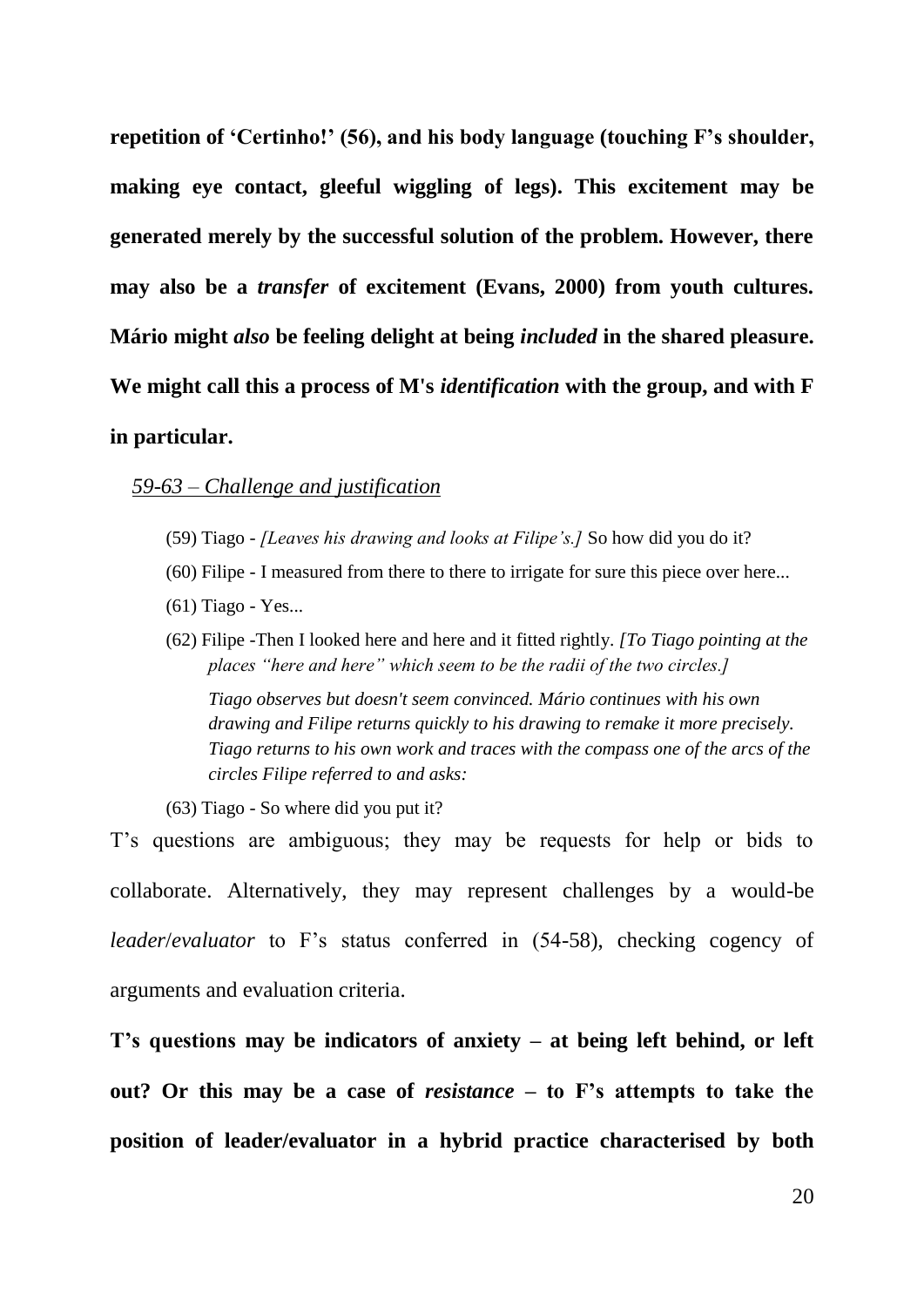**cooperative aspirations of the progressive discourse, and competitive relationships valued within official discourse.** 

―So how did you do it?‖ is a signifier with different meanings when spoken from different positions. Within the progressive pedagogy of this classroom it may call up the value placed on explaining mathematical activity and collaborating. Within a traditional pedagogy it may represent a challenge by an evaluator (in a superior position) or a request for help from a student with lower status.

#### **5. Frank's case**

A discursive analysis of Frank's episode focuses on: discourses at play; available positions; and Frank's positioning(s). However, the lack of information about local educational discourses makes structural analysis difficult. For example, knowing which secondary school track Frank's class belongs to is crucial for any sociocultural approach. From the account of his beliefs (mathematics as a developing field, approached through discovery, and with multiple ways of solving problems), we infer he is familiar with 'progressive' forms of pedagogy. Yet his teacher is "clear" and seems to control evaluative criteria.

The research interview discusses a 'realistic' problem, with context created (a "life-saving" journey). However, the interpretation of realistic problems depends on the pupils' social background and educational experiences (Cooper & Dunne, 2000). Here, boundaries between everyday and school mathematical knowledge

21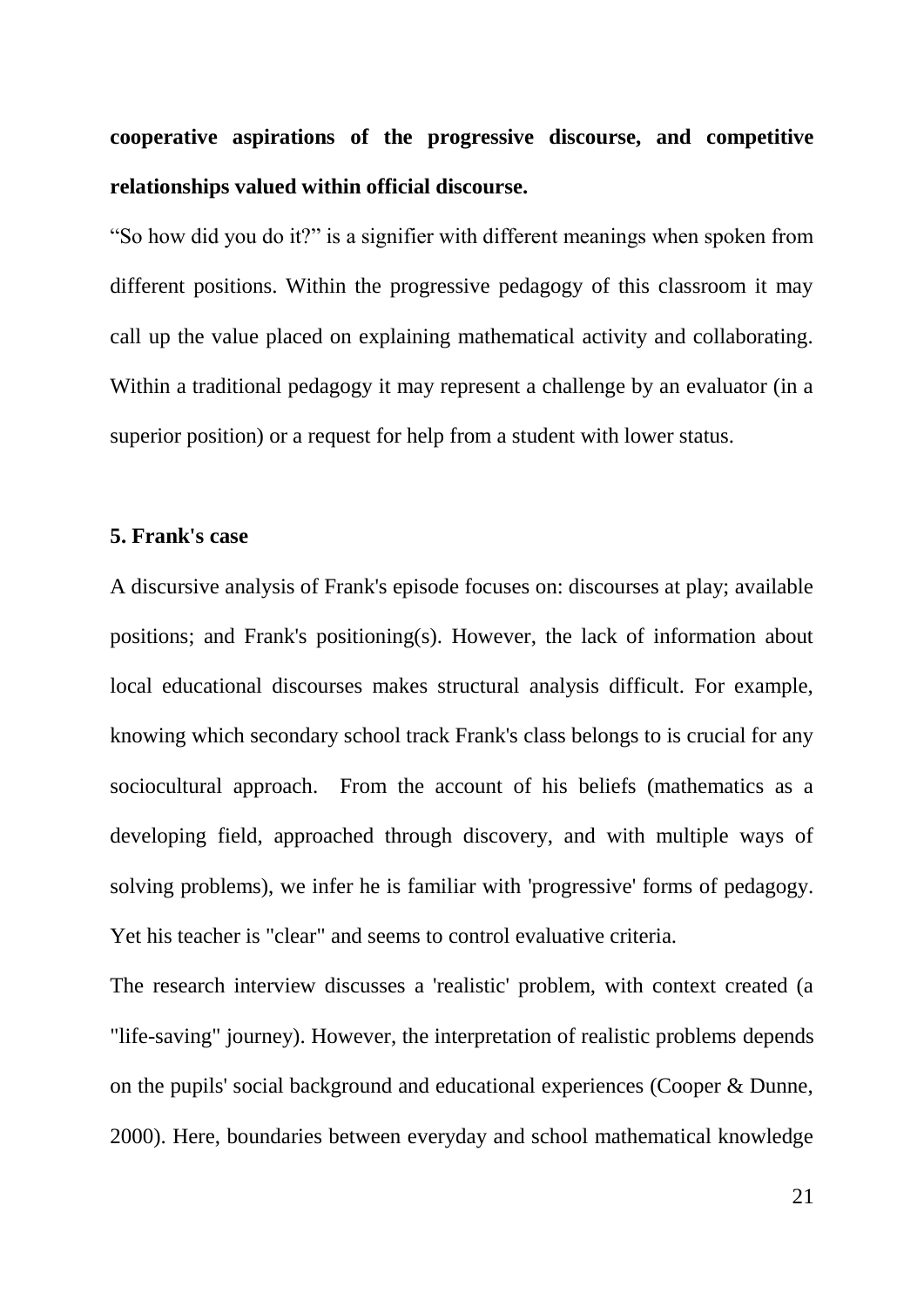are weakened, as are boundaries among school subjects, such as maths and physics, creating tension with the apparently stronger boundaries of the practice familiar to Frank. The discourse of the research situation thus differs from classroom discourse in the definition of mathematics, but also in values and evaluative criteria. In this context, even a "high achiever", generally confident and motivated, may feel anxious, "nervous" and uncertain that he can find *the* correct solution.

In his school mathematics practice, thinking is highly valued, unlike calculator use, signifying perhaps inferior, trial-and-error practices. However, the everpresent tension between stopping to think and the pacing demands of evaluative classrooms, is heightened in these research conditions. Such tensions generate anxiety, yet are crucial in determining Frank's positioning, and demonstrate the mutual influence of cognitive and affective processes.

Besides indicators of emotion identified through facial expression and explicit evaluations of his feelings, we note further linguistic indicators, including 'hedges' ("I *seem* to have forgotten") and switches between narrative about the current problem (first person, past tense) and more 'distanced' comments (generalised, present tense). Both may be forms of defence against embarrassment, and against possible negative evaluation as *not knowing* – rather than (merely) *having made a slip*.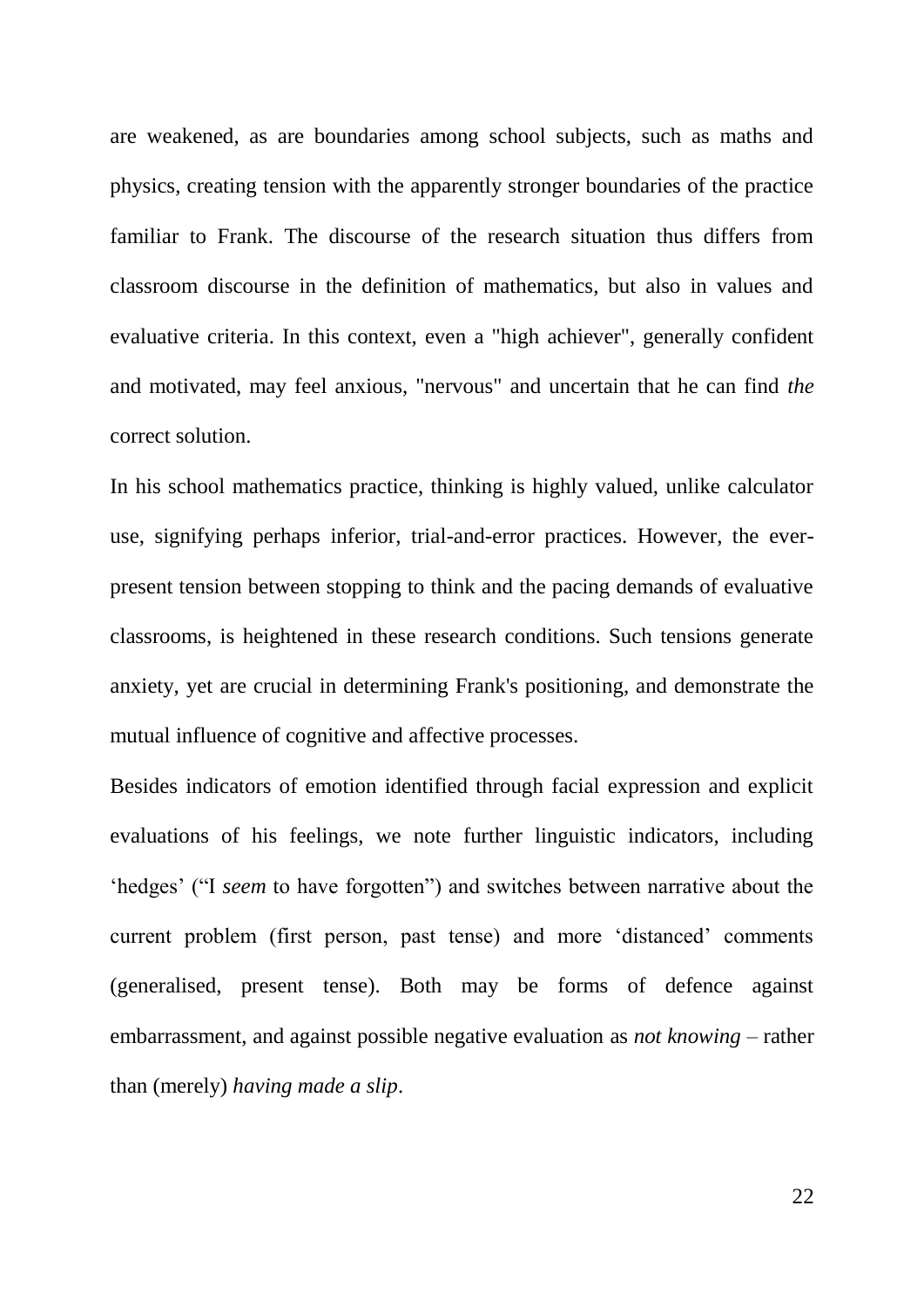Psychoanalytic insights prompt questions about whether Frank's explanation of his initial difficulties with the problem – not liking "the physics stuff" – is a *rationalisation* of the anxieties provoked by the tensions in the discourse discussed above. The labelling of the calculator as 'inferior' in school discourse, while it simultaneously functions as a forbidden object of desire at moments of anxiety and dependence, marks it as a 'key signifier', where school mathematics and other social discourses (about youths becoming 'independent') intersect; recall our earlier references to "Certinho!" for 'Mário' and "expenses" for 'Ellen'. More information about Frank's past experiences – his history of positionings in school maths activities, and his social background – would facilitate understanding of how the range of emotions noted, "negative" and "positive", are managed to produce his eventually successful outcome.

#### **6. Reflections And Conclusions**

Our analysis shows how ideas, emotions and actions of participants are shaped by the dynamic of interactional practices, and how positions available in discourse can be realised as positionings in practice. It provides evidence of excitement and anxieties felt by these pupils, showing how these are associated with their positionings in different discursive practices. By analysing the positions occupied by each pupil in interaction, we understand how hierarchical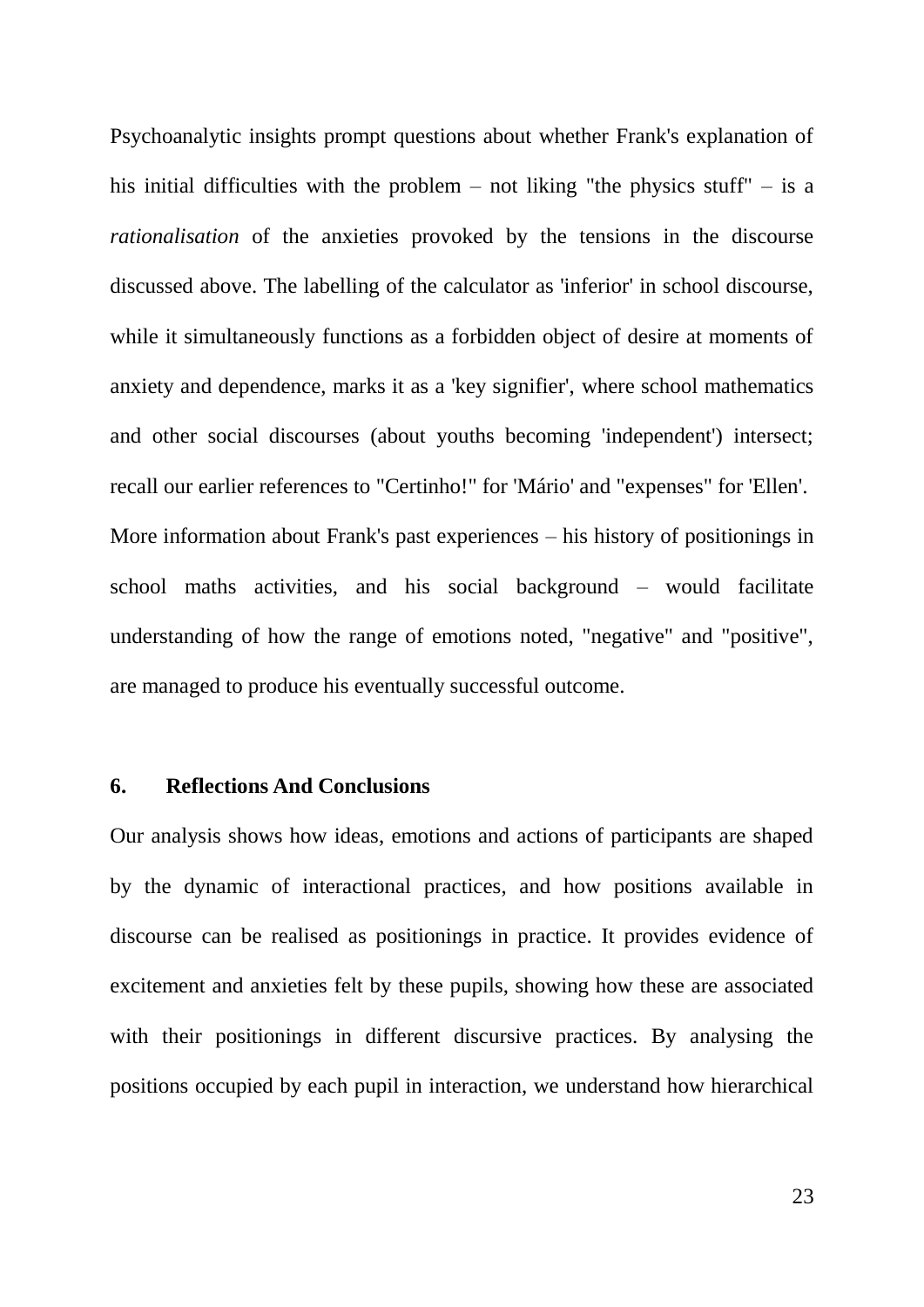positions are (re)produced, as well as the role that emotions play in adopting, modifying, 'submitting to', or claiming, a position.

Of particular interest is our observation of interplay between discourses of mathematics education and everyday discourses. Thus, for example, Mário's anxiety seems to be less about mathematics and more about being included in the group – while the anxieties of Tiago and Filipe seem to relate to competition and conflicts of values between the official pedagogic discourse and local practice. For Mário, it is through pleasure, associated both with discourses of youth culture and local classroom practice – the latter shaped by the ‗progressive' pedagogic discourse of enjoyment in doing mathematics – that submission occurs.

Evaluation – of self and of others – is crucial in establishing an individual's positionings and identity. In our classroom episode, the local pedagogy did not provide the students with explicit criteria to evaluate their work but allowed freedom to determine their approaches to the problem. The contrast between Tiago's and Filipe's use of task-related mathematical criteria to support their evaluations of solutions and Mário's 'fan'-like evaluation of Filipe served to reinforce Mário's outsider position - and hence exacerbated his anxiety to be included. The nature of the mathematics and of the pedagogic discourse (especially evaluation criteria) interact with other discursive resources and personal histories of individual students, enabling certain positions and creating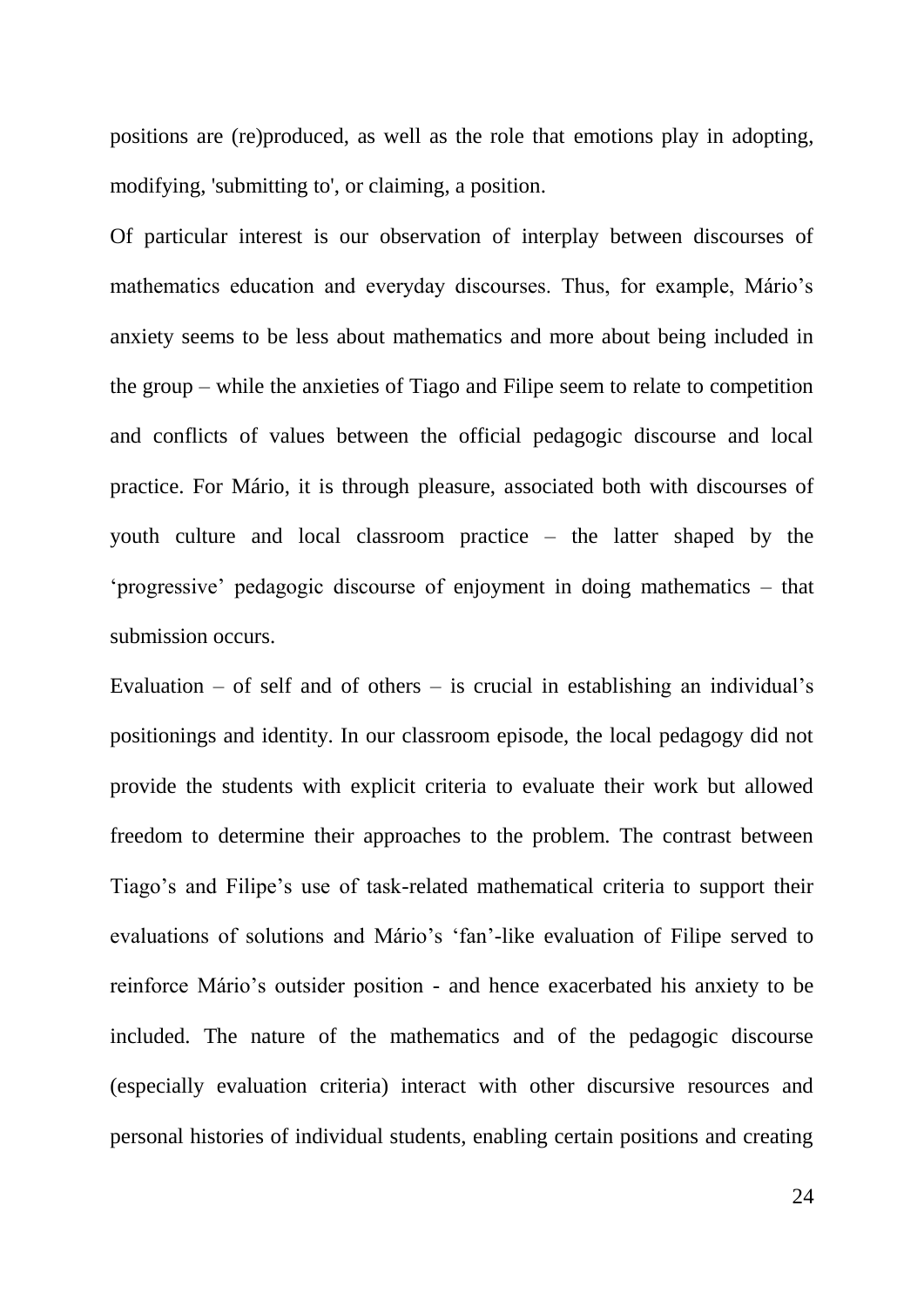links and contradictions, thereby opening up spaces within which emotion may occur.

Our approach enables us to notice and understand emotion as part of the social organisation of practice. The structural analysis of positions afforded by the pedagogic and other discourses at play, together with textual analysis of their realisation in participants' positionings, allow a dynamic understanding of the situation, highlighting moments when ambivalence within a discourse or conflicts between discourses come into play. For example, we observe Tiago switching between the positions of *follower* or *collaborator* (made available by the local pedagogy) and that of *solitary worker* (valued by more traditional discourse). The anxiety, isolation and resistance we hypothesised appear associated with the multiplicity and ambiguity of his positionings during the episode.

Observing the sequence of positionings also allows us to see how individuals' identities are produced. For example, we observe Mário in consistently subordinate positions. Even when valued within local practices (e.g. *collaborator*, *seeker of help*), these positions have lower status in the other discourses at play and, along with his shift into everyday discourse when acting as *evaluator*, help (re)produce his low status. This analysis supports interpretation of his verbal and bodily expression of delight at the problem solution as a process of identification with Filipe, while the repeated moves he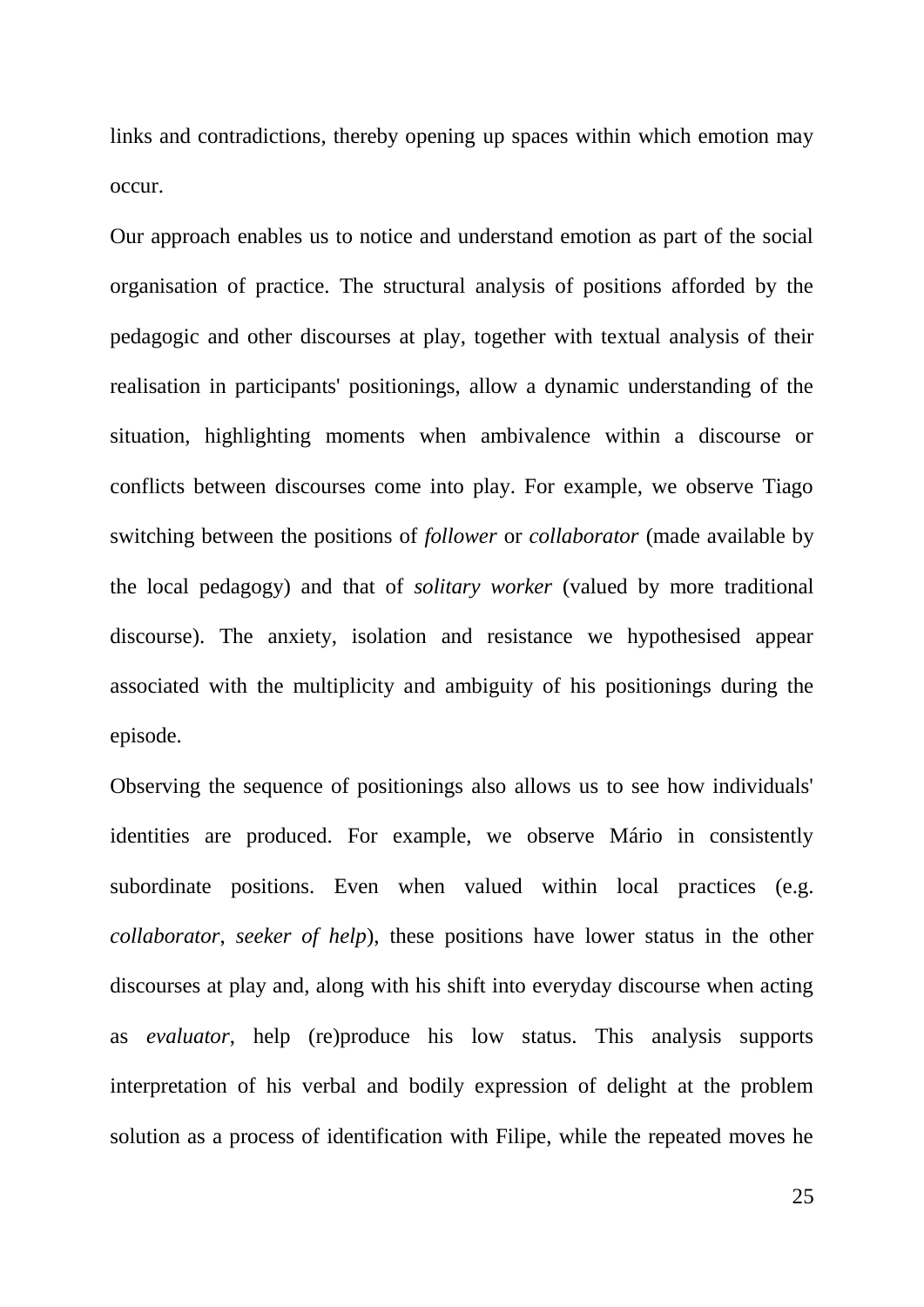makes toward inclusion through submission suggest anxiety about his place in the group, and a desire to be included. Therefore, although he makes bids to be included as 'insider', he is often at risk of being an 'outsider'.

The episode analysed above represents a particular configuration of discourses and positionings as the students work together. Later in the same lesson, the configuration changes as the teacher intervenes, suggesting the students use calculation with Pythagoras's Theorem rather than measurement. This introduces new evaluation criteria and re-establishes traditional pedagogic relations. The teacher's intervention, with its strong instructional discourse – for example, "No, that's finding geometrically, but I say calculating, doing some calculation and finding how much it measures"  $-$  elicits obedience from the students, and acceptance of positioning as followers, rather than as directors of their own learning. As could be expected, the traditional pedagogy leaves less space for emotion: neither delight nor anxiety are expressed in this new context.

The teacher's enunciation of alternative criteria affected the direction of the students' activity, and his assertion of authority also affected relationships within the group. Interestingly, following the teacher's intervention, Mário is enabled to adopt more powerful positions (including *evaluator* of mathematics and *helper*) by taking control of the calculator and providing numerical answers for the others. Eventually, once the group has agreed on a solution, Mário even adopts a *leader* position by grabbing the worksheet and reading out the next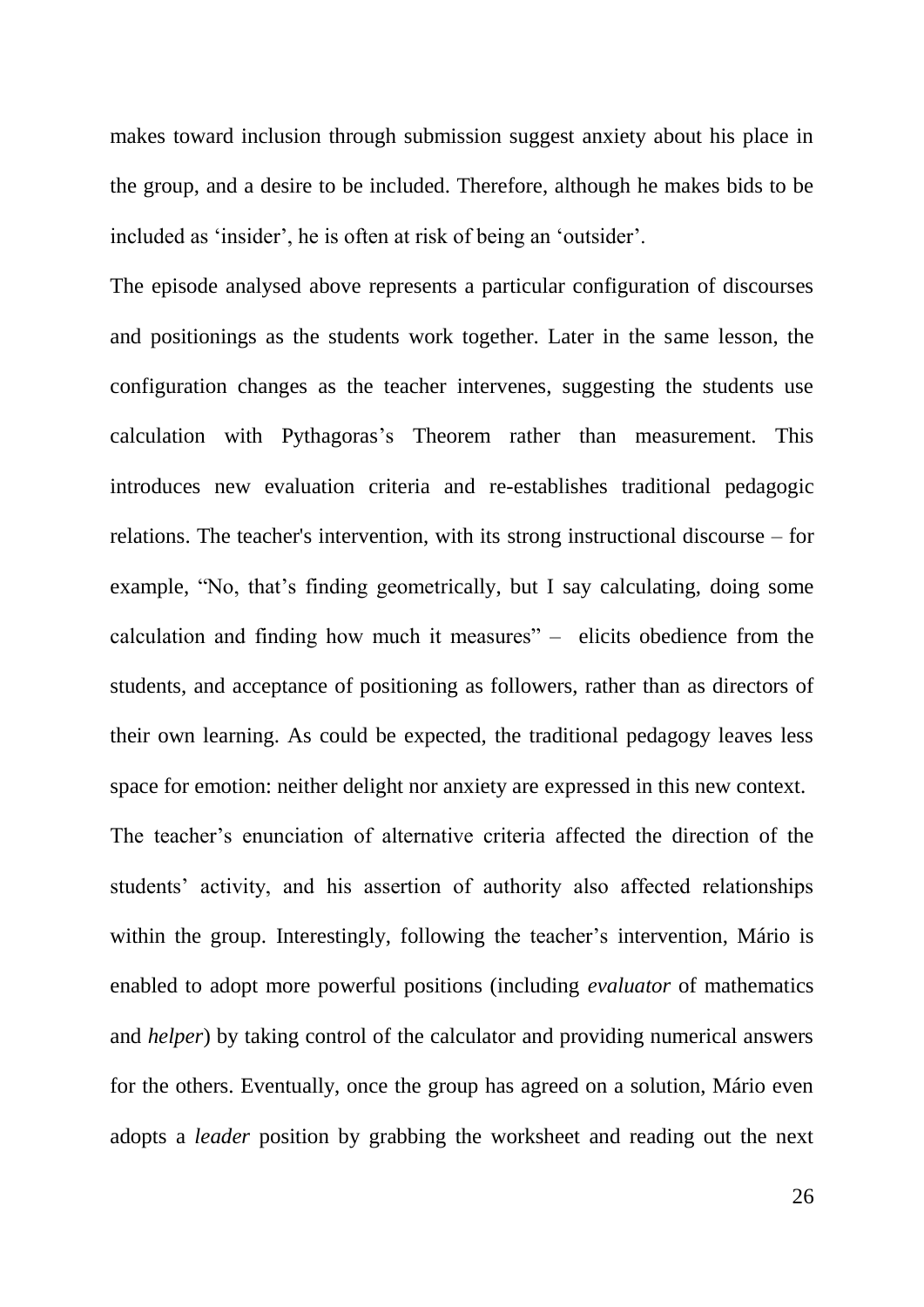question for the group to work on.

Comparing these two episodes shows the effects of the form of pedagogy (e.g. visible or invisible) within the mathematics classroom – not only for cognitive advance (or stasis), but also for the quality of emotional experience. Though it might seem to focus attention on the reproduction of teacher-pupil power relations, we would argue that a crucial feature of this teacher's intervention is his explicit reference to evaluation criteria (Morais et al., 2004). Explicit criteria allow less powerful students to take control of the knowledge and to engage in evaluating their own work and that of others.

We have focused on group work in class, rather than an individual problem solver like Frank. Thus, our findings might seem somewhat restricted: there is little evidence of the pupils *expressing* emotion, though a number of instances where we infer that it is *experienced*. In contrast, Evans (2000), interviewing adults taking mathematics within a social science degree, coded all the women, and most of the men, as clearly expressing emotion. However, we do not suggest that problem solvers in the classroom are actually *experiencing* emotions less than those in interview situations; we explain differences in observed emotional events by differences in discursive practices. Whatever participants may experience, most school mathematics discourses give little opportunity for expression of feelings, or regulate this strictly. In contrast, the discursive constitution of the interview setting designed by Evans allowed students a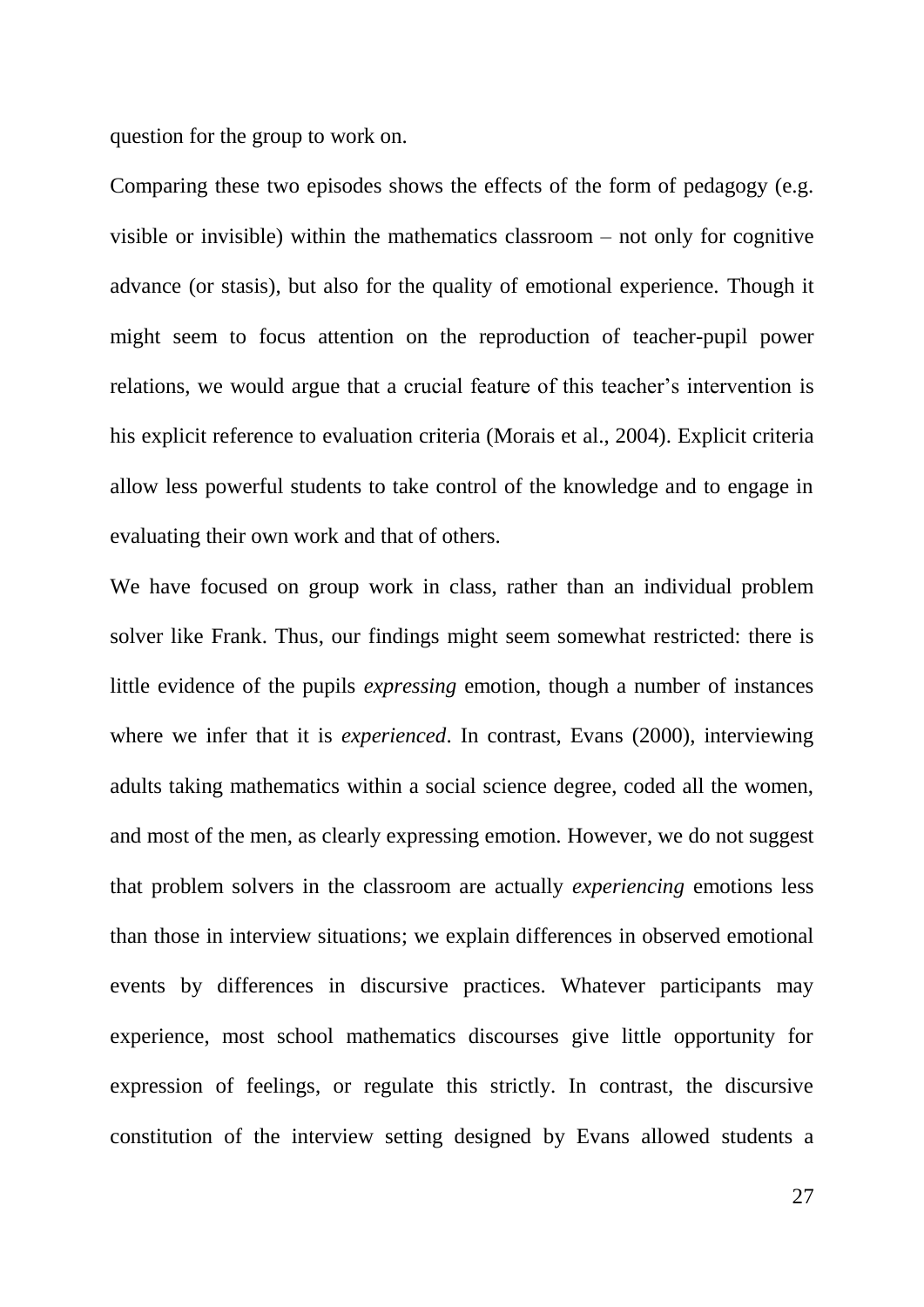position of authority on their life histories, and provided greater space to *express* feelings.

More generally, our approach differs crucially from others described in this Special Issue in its focus on the social nature of school mathematics and its systematic approach to describing its structure and analysing individual participants' interactions within it. While other authors refer to the social contexts of their data and suggest the importance of interactions between individuals and context in producing emotion, this context is in our view not sufficiently specified to provide explanatory power. Our structural analysis of available positions, with textual analysis of the realisation of positionings, provides a way to fully specify the context for thinking and emotion.

Certainly, several other authors suggest indicators for emotion that could be useful at the 'textual' stage of our analysis; in particular, Op't Eynde et al. and Reid & Brown specify a range of non-verbal indicators.

Our main concern in this paper has been with the development and exemplification of an approach to the study of emotion in mathematics classrooms. The strength of our approach entails methodological demands. Its focus on understanding students' social background and experience through their history of positionings in discursive practices requires data on the practices at play in the setting studied, presupposing detailed knowledge about the school setting and the teacher's distinctive objectives and style – and over the student's

28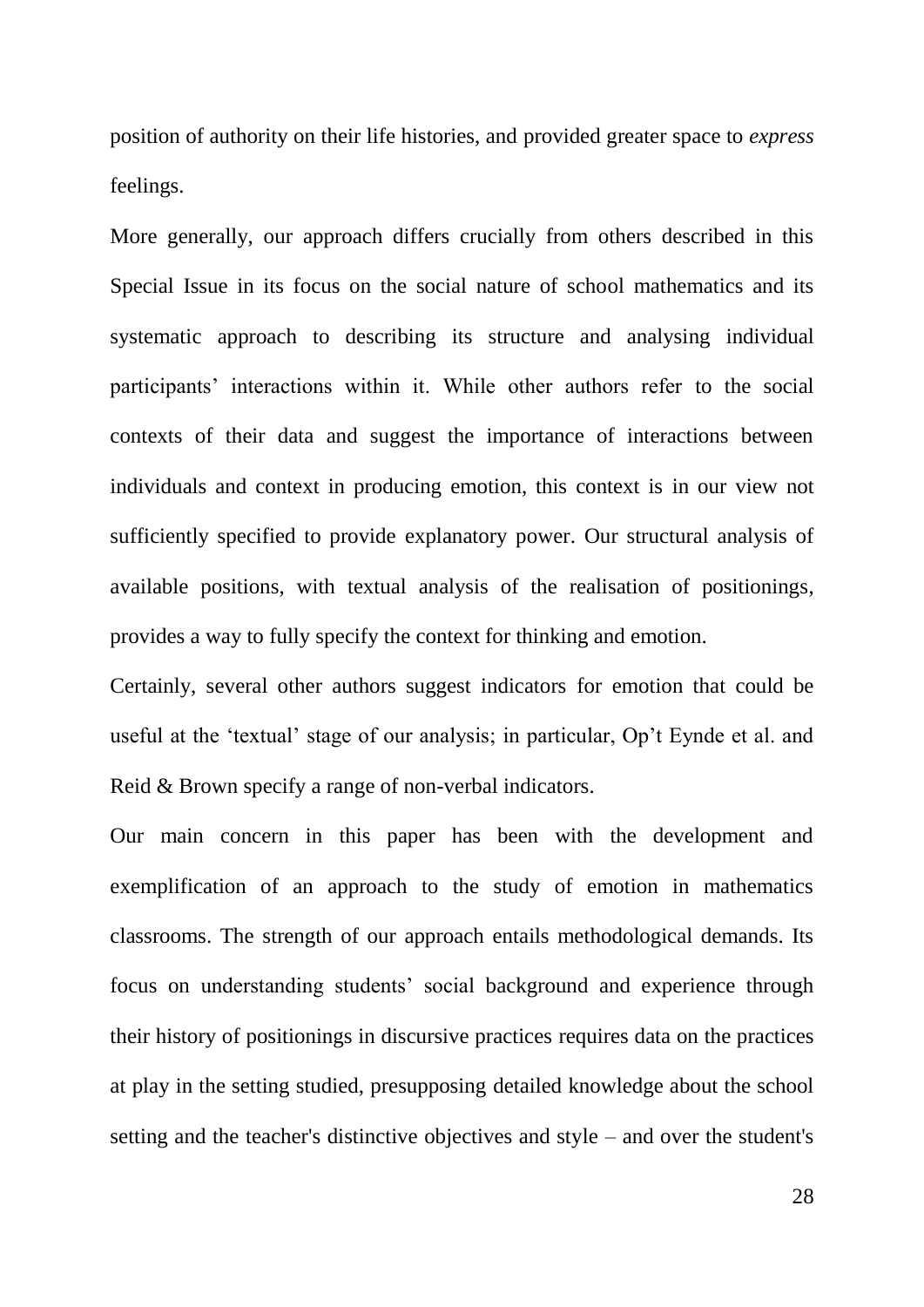lifecourse, requiring life history material from particular students. This may prove a limitation or may lead researchers to make inferences based on possibly insufficient data. This cannot be completely avoided  $-$  it is a hazard of doing research, affecting all practitioners of any approach to this challenging area.

Our work also bears on educational practice. Awareness of the positions made available by a particular pedagogy, and of spaces for emotion, may help teachers specifically to consider students' emotional, as well as cognitive, experiences. Further work is needed to support teachers to do this. At the same time, research is needed to identify ways in which students from various socio-economic and cultural backgrounds may become positioned within particular forms of pedagogy, affecting differently their emotional experiences in the classroom and their educational achievements.

#### **Notes**

1. The original data set was collected by Madalena Santos for research with a different focus (Santos & Matos, 1998). We thank her for permission to use the data, translation of the transcript, and description of the education system and the particular classroom.

#### **References**

Bernstein, B.**:** 2000, *Pedagogy, Symbolic Control and Identity: Theory, research, critique*, rev. ed., Rowman & Littlefield, New York. (Original ed. 1996, Taylor & Francis, London.).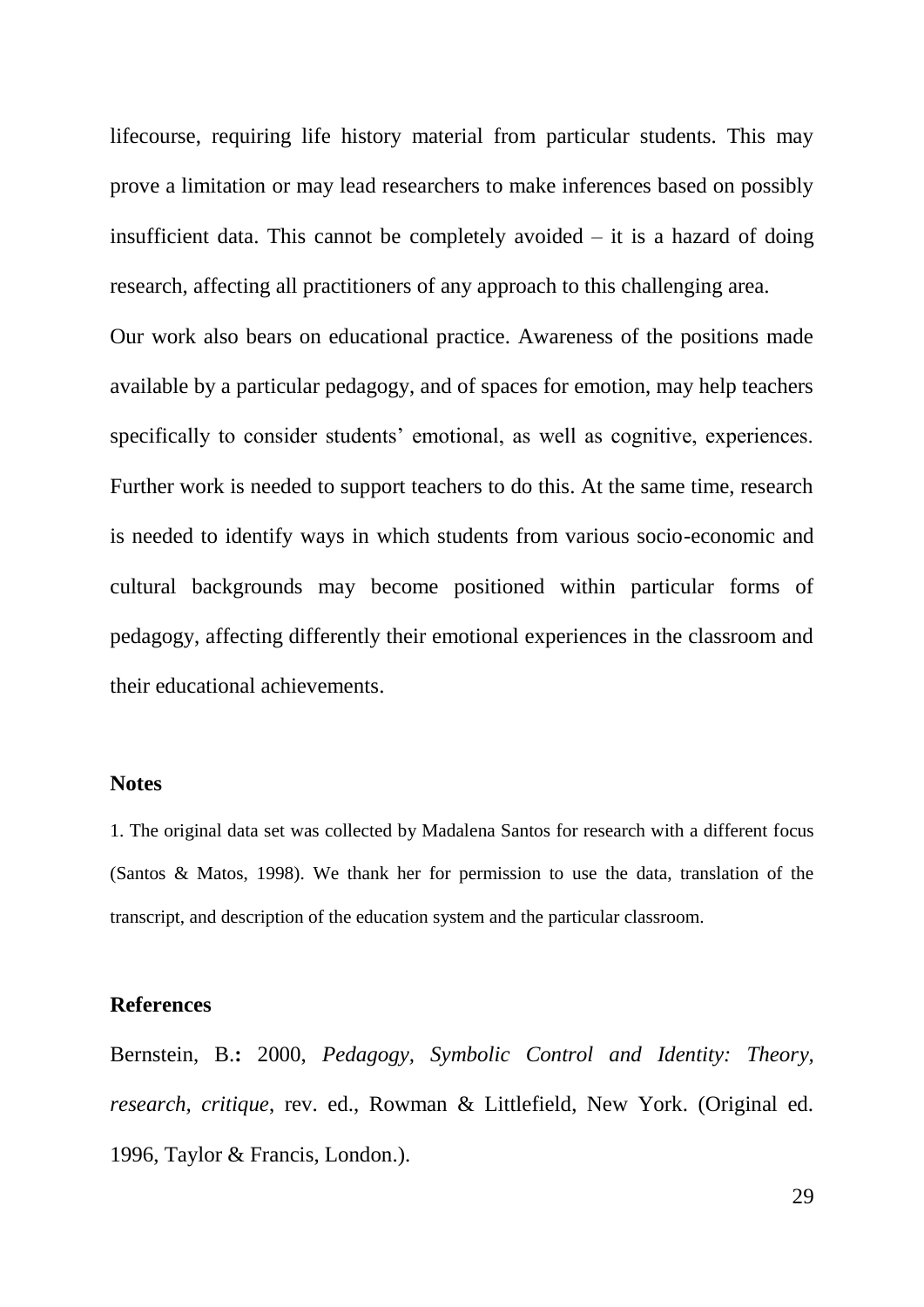Cooper, B. and Dunne, M.: 2000, *Assessing children"s mathematical knowledge: social class, sex and problem-solving,* Open University Press, Buckingham.

Edwards, D.: 1997, *Discourse and Cognition*, Sage, London.

Evans, J.: 2000, *Adults' Mathematical Thinking and Emotions: A Study of Numerate Practices*, RoutledgeFalmer, London.

Fairclough, N.: 2003, *Analysing Discourse: Textual Analysis for Social Research*, Routledge, London.

Hall, S.: 1997, *Representations: Cultural Representations and Signifying Practices*, Sage / Open University, London.

Halliday, M. A. K.: 1985, *An Introduction to Functional Grammar*, Edward Arnold, London.

Henriques, J., Hollway, W., Urwin, C., Venn, C. and Walkerdine, V.: 1984, *Changing the Subject: psychology, social regulation and subjectivity*, Methuen, London.

Hunt, J.: 1989, *Psychoanalytic Aspects of Fieldwork*, Sage, London.

Lacan, J.: 1977, Ecrits, trans. A. Sheridan, Routledge, London.

Laplanche, J. and Pontalis, J.-B.: 1973) *The Language of Psychoanalysis*, The Institute of Psychoanalysis and Karnac Books, London.

Morais, A., Neves, I. and Pires, D. (2004) The **what** and the **how** of teaching and learning: going deeper into sociological analysis and intervention, in J. Muller, B. Davies and A. Morais (eds) Reading Bernstein, researching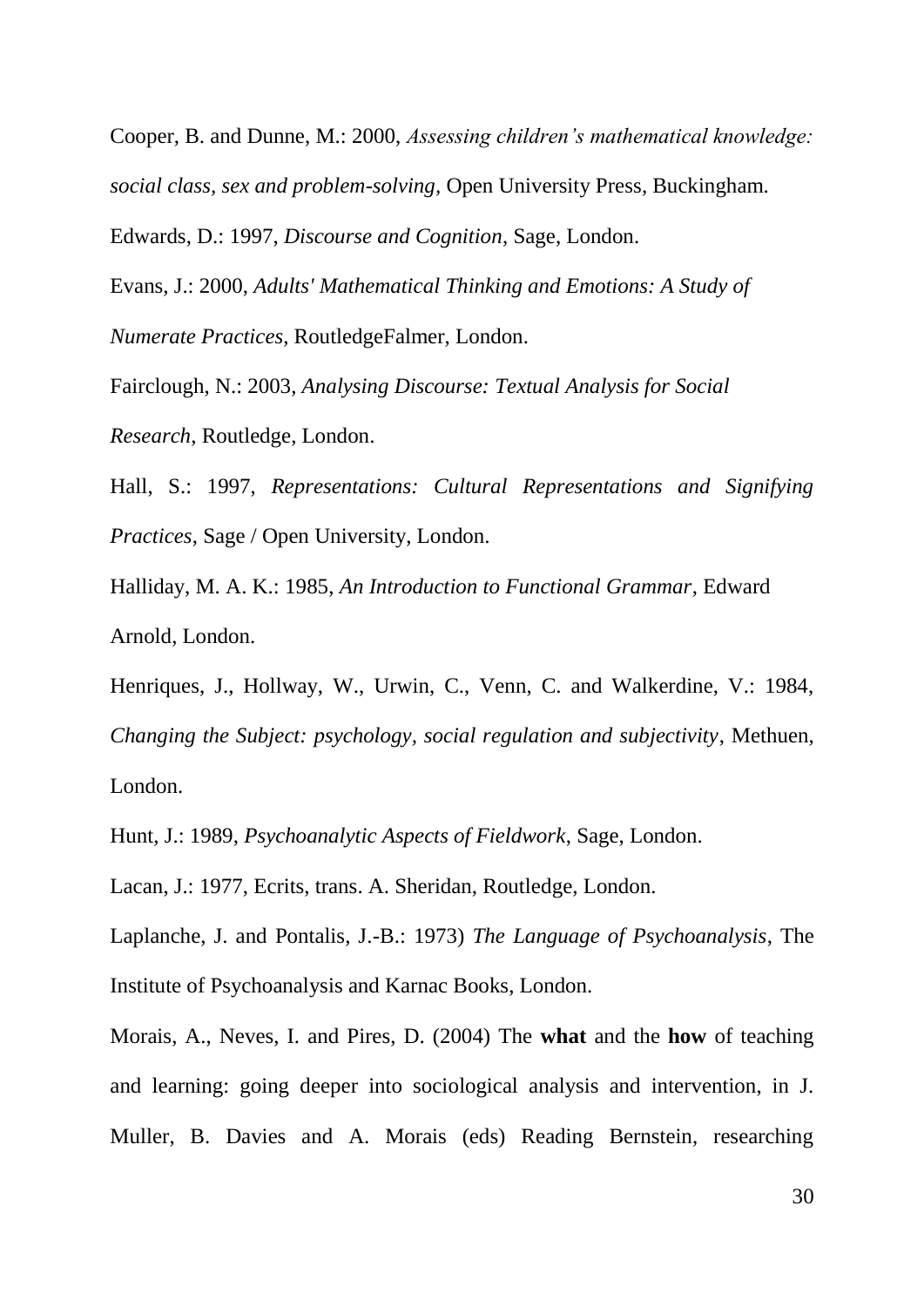Bernstein, RoutledgeFalmer, London and New York.

Morgan, C.: 1996, Teacher as examiner: The case of mathematics coursework. *Assessment in Education 3*(3), 353-375.

Morgan, C.: 1998, *Writing Mathematically: The Discourse of Investigation*, Falmer, London.

Morgan, C., Tsatsaroni, A., and Lerman, S.: 2002, Mathematics teachers' positions and practices in discourses of assessment. *British Journal of Sociology of Education 23*(3), 445-461.

Santos, M. and Matos, J. F.: 1998, School mathematics learning: Participation through appropriation of mathematical artefacts, in A. Watson (Ed.), *Situated Cognition and the Learning of Mathematics*, University of Oxford Dept. of Educational Studies: Oxford.

Walkerdine, V.: 1988, *The Mastery of Reason: Cognitive development and the production of rationality*, Routledge, London.